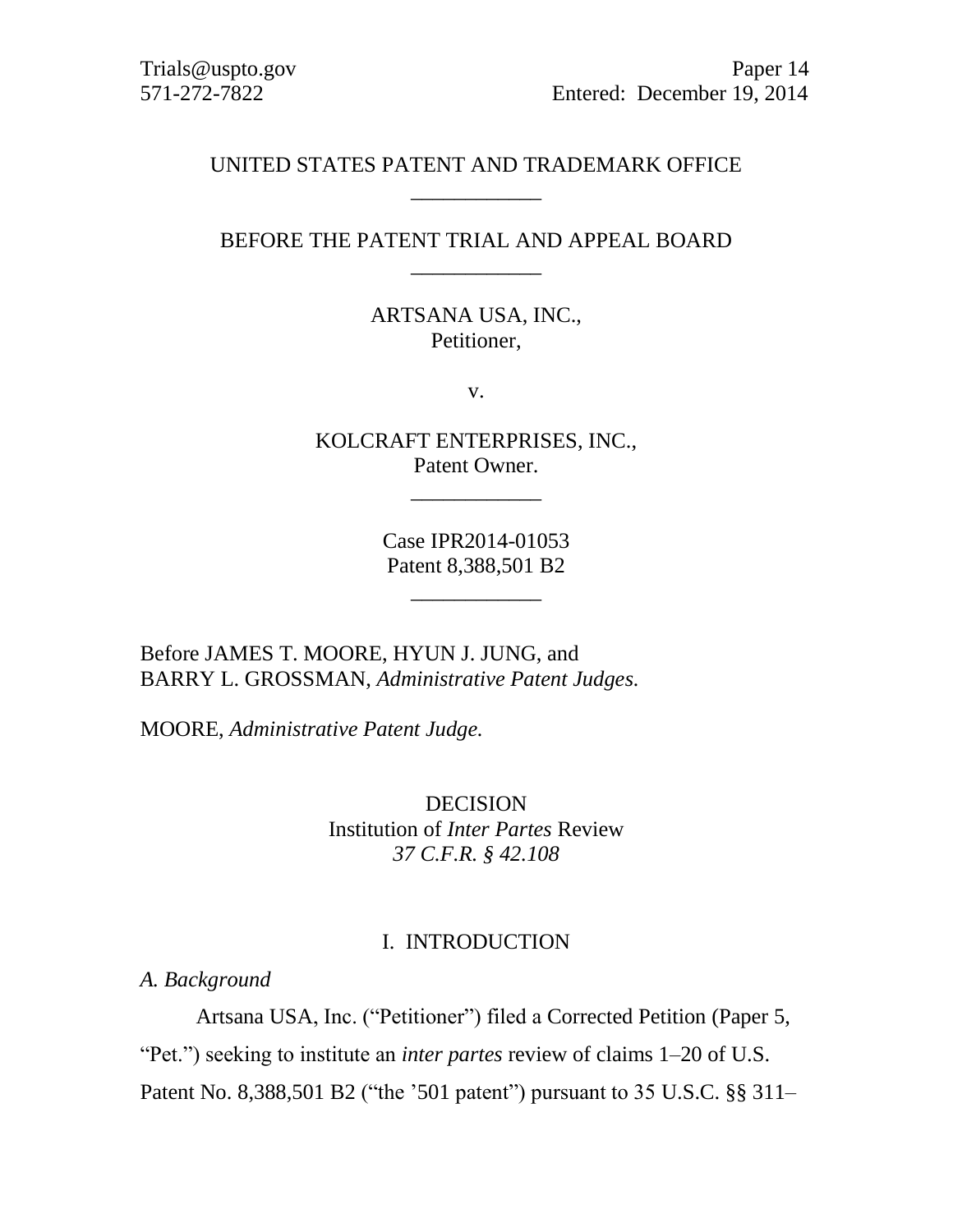319. Kolcraft Enterprises, Inc. ("Patent Owner") filed a Preliminary Response (Paper 11, "Prelim. Resp."). We have jurisdiction under 35 U.S.C. § 314, which provides that an *inter partes* review may not be instituted "unless . . . there is a reasonable likelihood that the petitioner would prevail with respect to at least 1 of the claims challenged in the petition."

Petitioner contends the challenged claims are unpatentable under 35 U.S.C. § 102 or 35 U.S.C. § 103 on the following specific grounds (Pet. 20–59):

| References                             | <b>Basis</b> | Claims challenged        |
|----------------------------------------|--------------|--------------------------|
| Dole <sup>T</sup>                      | \$102        | 14, 19, and 20           |
| $R$ upert <sup>2</sup>                 | \$102        | 14 and 19                |
| Dole and Graco <sup>3</sup>            | \$103        | $1-13$ , 15, 16, and 18  |
| $Tyco4$ and Graco                      | \$103        | $1, 6, 7, 9, 12,$ and 13 |
| Tyco, Graco, and Dole                  | \$103        | $2-5$ , 8, and 11        |
| Tyco and Rupert                        | \$103        | 14, 19, and 20           |
| Tyco, Rupert, and Century <sup>3</sup> | \$103        | $15 - 18$                |

Our factual findings and conclusions at this stage of the proceeding are based on the evidentiary record developed thus far (prior to Patent Owner's Response). This is not a final decision as to patentability of claims

l

<sup>&</sup>lt;sup>1</sup> U.S. Patent No. 3,223,098, Dec. 14, 1965 (Ex. 1003).

 $^{2}$  U.S. Patent No. 2,948,287, Aug. 9, 1960 (Ex. 1006).

 $3$  Graco Pack 'N Play Product Brochure, copyright 2001 ("Graco") (Ex. 1004).

<sup>&</sup>lt;sup>4</sup> Tyco's Sesame Street Cozy Quilt Gym ("Tyco") (Ex. 1009).

<sup>5</sup> Century Fold -n- Go Care Center Manual ("Century") (Ex. 1005).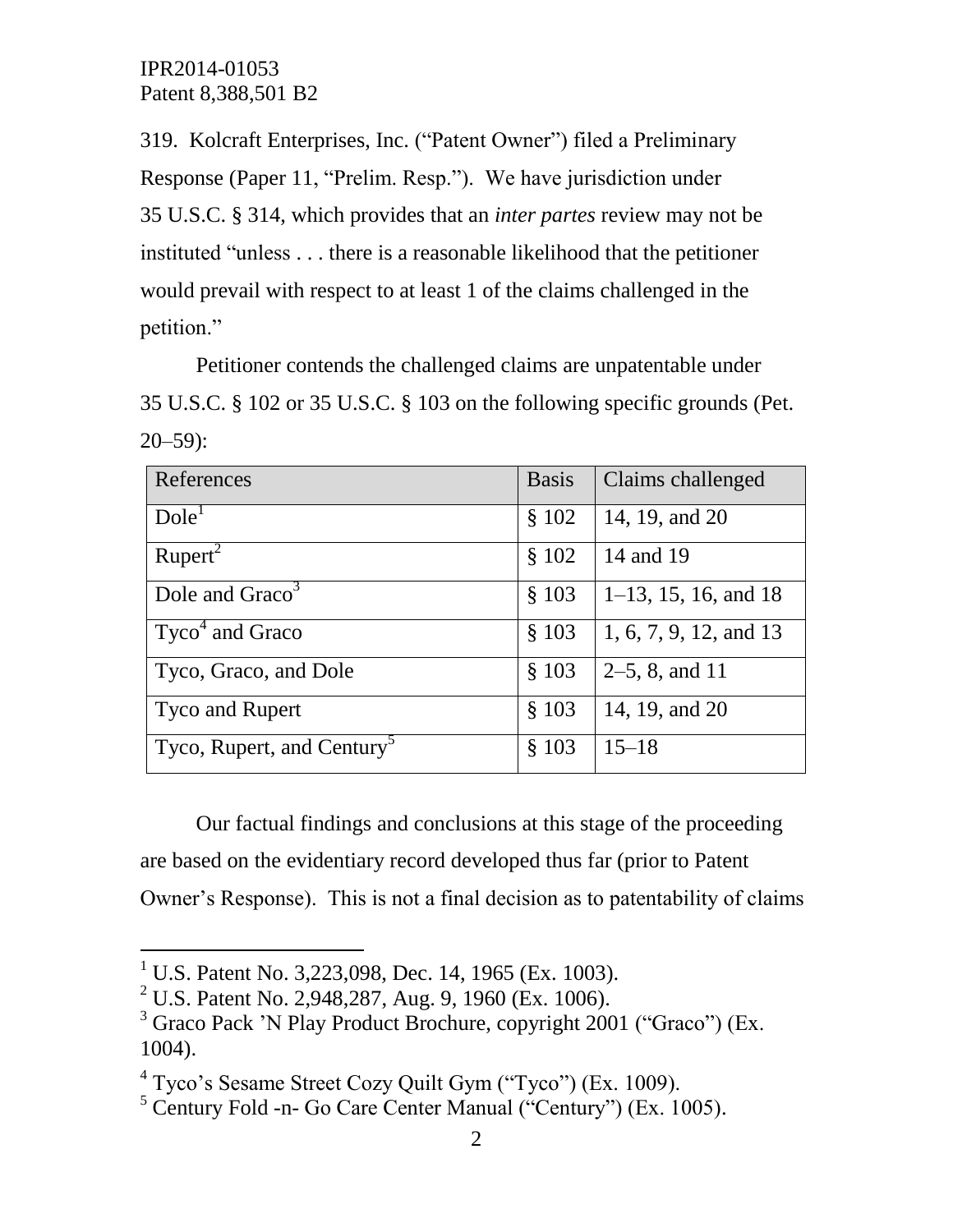for which *inter partes* review is instituted. Our final decision will be based on the record as fully developed during trial.

For reasons discussed below, we institute *inter partes* review of the '501 patent as to claims 1–5 and 8 based on the authorized grounds, as discussed herein, and we do not institute *inter partes* review of claims 6–7 and 9–20.

## *B. Related Proceedings*

Petitioner informs us that the '501 patent is at issue in *Kolcraft Enterprises, Inc. v. Artsana USA, Inc.*, No. 1:13-cv-04863 (N.D. Ill.). Pet. 1.

#### *C. The '501 Patent*

The '501 patent relates to a play gym which suspends an object over a mat within a play yard. Ex. 1001, Abstract. Figure 2 is illustrative and is reproduced below.



Figure 2 is a perspective view of a play gym and mat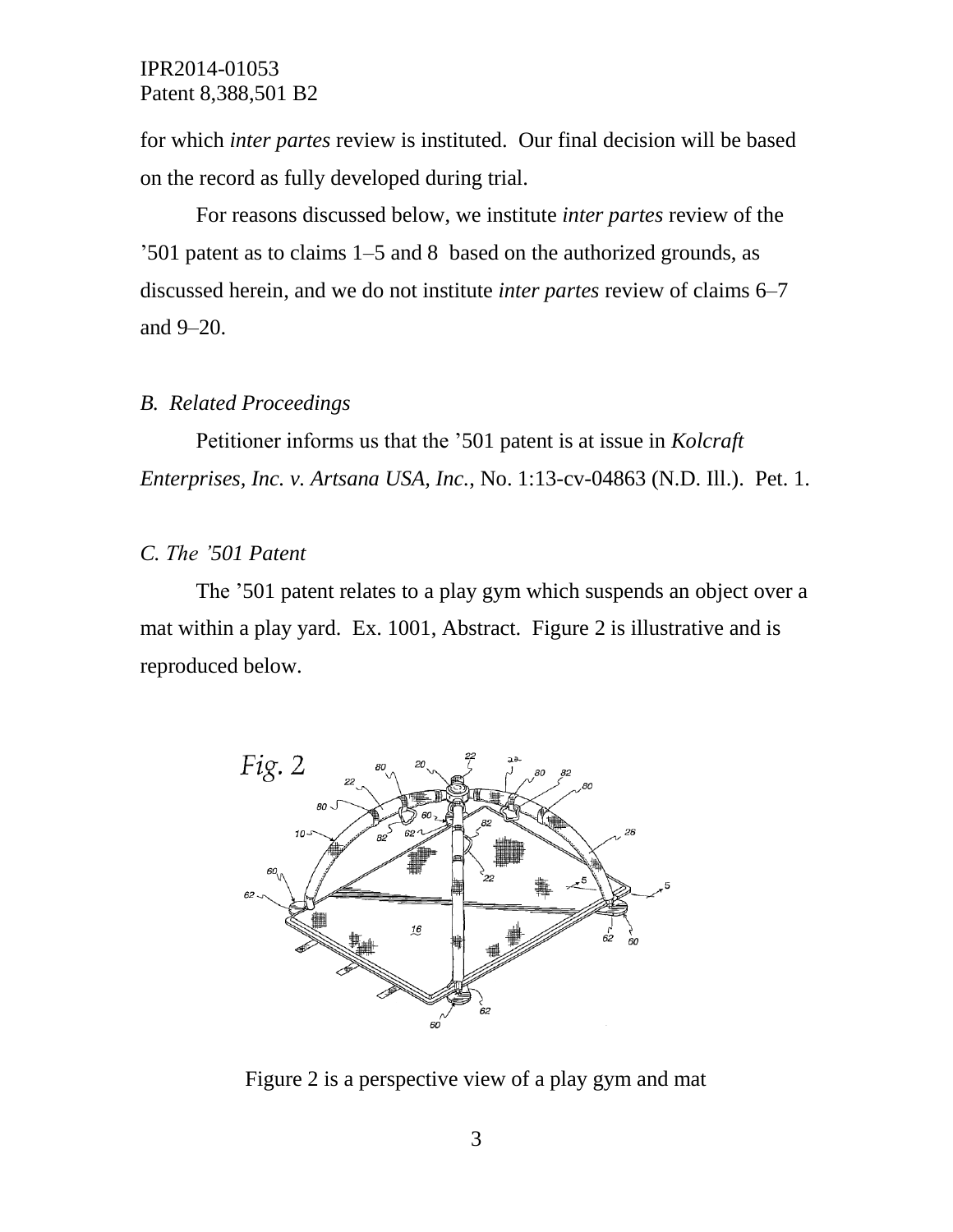#### *D. Illustrative Claim*

As noted above, Petitioner challenges claims 1–20 of the '501 patent, of which claims 1, 9, and 14 are independent. Claim 1 is illustrative of the challenged claims and is reproduced below:

1. An apparatus comprising:

at least one of a play yard or a bassinet;

a floor mat dimensioned to substantially cover a floor of the play yard or the bassinet, the floor mat having a connector positioned in proximity to a perimeter edge of the floor mat, and the floor mat to couple to at least one of the play yard or the bassinet when the floor mat is located within the play yard or the bassinet; and

a play gym to suspend an object above the floor mat, the play gym having a fastener to engage the connector of the floor mat to couple the play gym to the floor mat, the floor mat to couple the play gym to the play yard or the bassinet when the play gym is positioned in one of the play yard or the bassinet.

## II. DISCUSSION

## *A. Claim Construction*

In an *inter partes* review, claim terms in an unexpired patent are interpreted according to their broadest reasonable construction in light of the Specification of the patent in which they appear. 37 C.F.R. § 42.100(b); *see also* Office Patent Trial Practice Guide, 77 Fed. Reg. 48,756, 48,766 (Aug. 14, 2012). Claim terms are given their ordinary and customary meaning as would be understood by one of ordinary skill in the art in the context of the entire disclosure. *In re Translogic Tech., Inc.*, 504 F.3d 1249, 1257 (Fed. Cir. 2007). Any special definition for a claim term must be set forth in the Specification with reasonable clarity, deliberateness, and precision. *In re Paulsen*, 30 F.3d 1475, 1480 (Fed. Cir. 1994).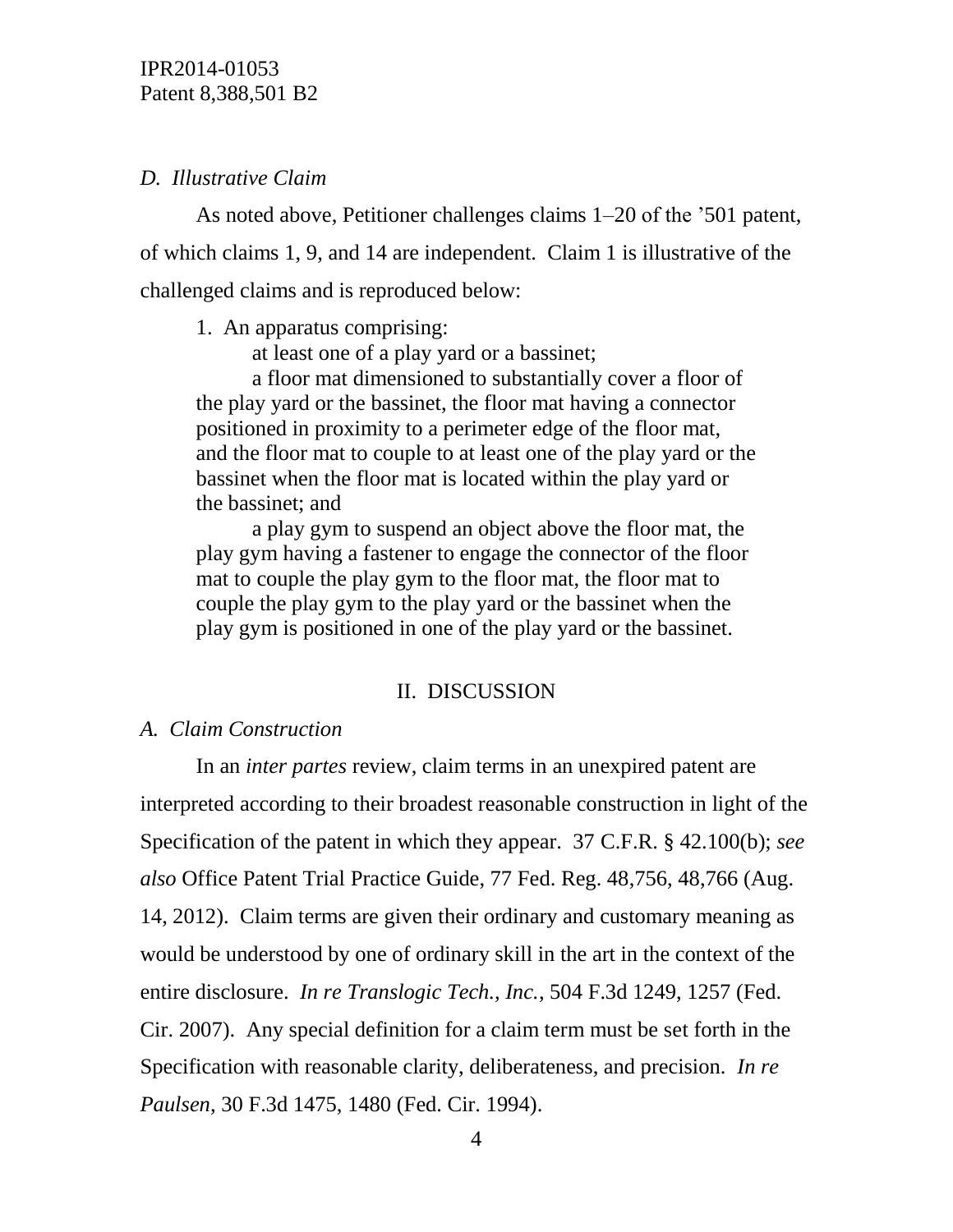Petitioner does not assert a particular meaning for the term "play yard" or the term "play gym," although the terms occur singularly, and occasionally together, in all of the challenged claims. There seems to be little doubt that play yards were well known in the art. Pet. 10 (citing Ex. 1001, 2:60–62). There also seems to be little doubt that play gyms were known in the art. Ex. 1001, 1:60–66.

The proper construction for these terms is necessary in order to properly address the Patent Owner's contention concerning the sufficiency of the description in the cited prior art. *See* Prelim. Resp. 25.

Patent Owner asserts that the term "play gym" should be construed as "an apparatus that is specifically designed: (1) to be used by small children  $$ namely babies and infants; and (2) to suspend an object — namely a toy above a mat or other structure to which the play gym is coupled." Prelim. Resp. 9.

There are no size limitations in the claims, and no requirement in the claims that the apparatus only be used in combination with babies and infants (although an alternative embodiment includes a bassinet). Indeed, Patent Owner's statement that it is "to be used" makes the point that the interpretation the Patent Owner desires is a statement of intended use, rather than a definition of a structure. It is not unreasonable to imagine the claim covering, for example, a device suspended over an adult in rehabilitation in a confined area.

Petitioner's expert witness, Mr. Drobinski, testifies that the '501 patent describes a known prior art play gym "having two flexible arches for suspending objects such as toys or the like is coupled to the corners of a rectangular mat via snaps or the like. The arches cross and are snapped to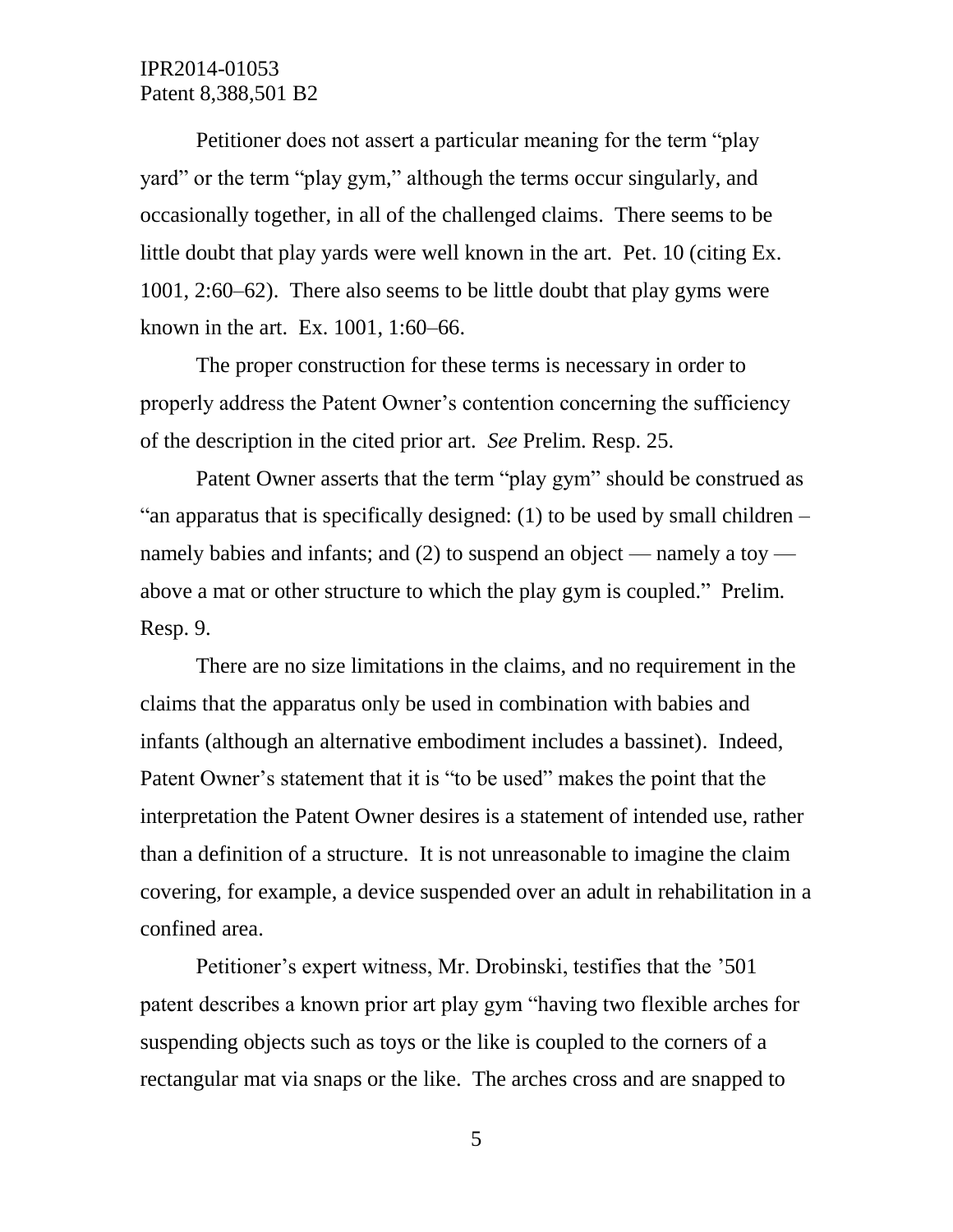one another roughly above the middle of the mat." Ex. 1010, 7 ¶ 26 (citing Ex. 1001, 1:61–66.)

Accordingly, we conclude that based upon the evidence presently of record, the broadest reasonable interpretation of "play gym" is a structure or apparatus which is capable of suspending an object over a defined area.

Likewise, a "play yard" is an area delineated by a frame, an enclosure supported by the frame, and a floor. Ex. 1001, 1:26–29.

Petitioner asserts that the terms "couple," "coupled," and "couplable" are to be given their plain and ordinary meanings. Pet. 13–14. The definition given is to (or be able to) link together, connect, fasten, or associate together in a pair or pairs. Pet. 14 (citing Ex. 1013, 6 318and Ex. 1014,<sup>7</sup> 334). Patent Owner asserts that "associate together in a pair or pairs" is vague and overbroad. Prelim. Resp. 7–8. We agree with Patent Owner on this point, and adopt the Patent Owner's interpretation "to [(or able to)] link, connect, or fasten together." *Id.* at 8.

Petitioner does not propose a construction for the claim term "connector." Patent Owner asserts that a connector must be a structure attached to the underside of a floor mat. Prelim. Resp. 16. We agree with the Patent Owner that the connector must comprise some structure and be associated as claimed with the floor mat. Otherwise, the language "the bottom surface having a first connector" would be meaningless.

## *B. The Cited Art*

 $\overline{a}$ 

1. U.S. Patent No. 3,223,098 to Dole ("Dole") (Ex. 1003)

 $^6$  The American Heritage College Dictionary 318 (1993).

 $^7$  Webster's Encyclopedic Unabridged Dictionary of the English LANGUAGE 334 (1994).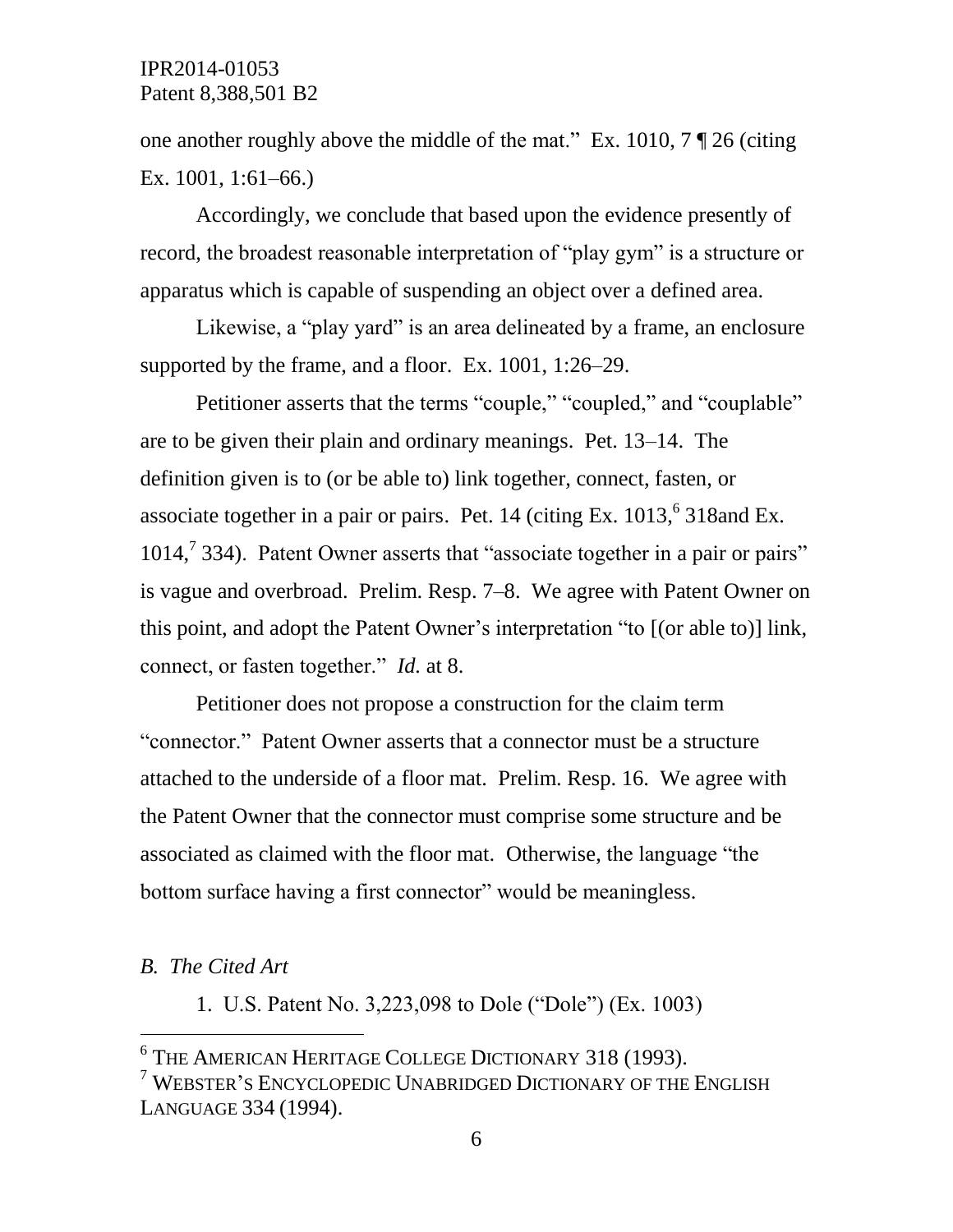Dole describes a "Collapsible Shelter Construction" and issued on December 14, 1965. According to the Dole Specification, it provides a shelter construction which is quickly set up and collapsed. Ex. 1003, 1:35– 36. The shelter has a sectioned exterior framework, with individual sections which remain interconnected in any of the set-up, collapsed, or folded conditions. The shelter is said to be foldable into a very small package to facilitate the transportation thereof. *Id.* at 1:22–47. Dole Figure 1 is reproduced below:



Dole Figure 1 is a perspective view of a shelter. *Id.* at 2:5–7.

2. U.S. Patent No. 2,948,287 to Rupert ("Rupert") (Ex. 1006)

Rupert describes a folding portable shelter, and issued August 9, 1960. Rupert describes folding portable shelters that are quickly erected. The folding portable tent includes a tent-supporting structure having ribs of flexible material, the upper ends of which are pivoted to a quick-action locking device. A person may bow the ribs into approximately spherical form while the rib ends are pressed close to one another and firmly against the ground. A hemispherically-shaped cover is distended by a snap action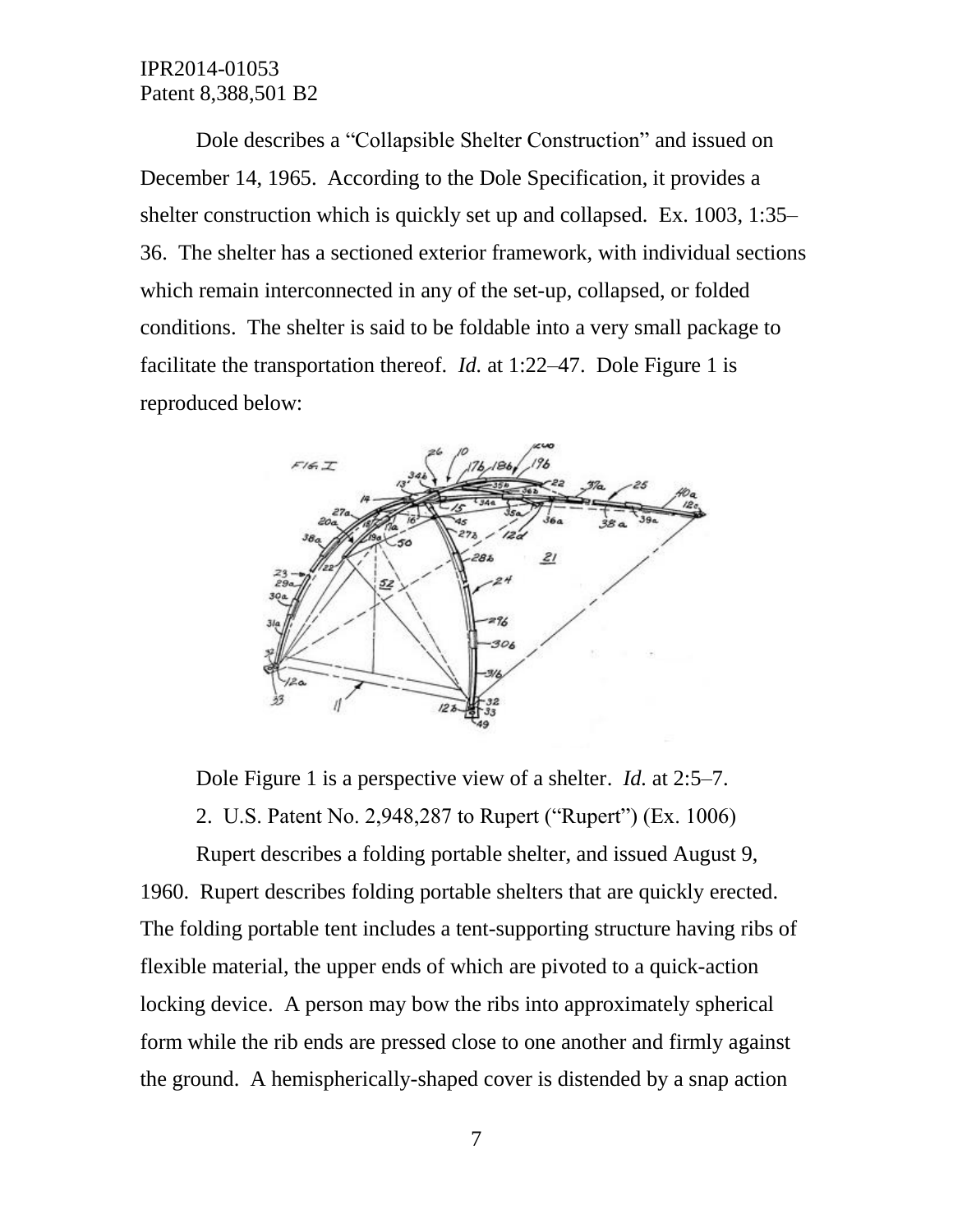into this shape when the operator pulls upward on the locking device to release the lower ends of the flexible ribs from restraining engagement with the ground, and thereby free them to spring outward to distend the cover. Ex. 1006, 1:20–35. Rupert Figure 1 is reproduced below:



Rupert Figure 1 is a side view of a shelter with collapsible ribs. *Id.* at 1:61–68.

3. The Graco Pack 'N Play Model No. 386-11-01 Owner's Manual (© 2001) ("Graco") (Ex. 1004)

This is an owner's manual detailing the operation of a portable folding crib, with a copyright date of 2001, which was distributed with the Pack 'N Play. Patent Owner does not challenge the prior art status of this document at this time.

Graco illustrates, among other things, a play gym connected to the crib in Figure 37.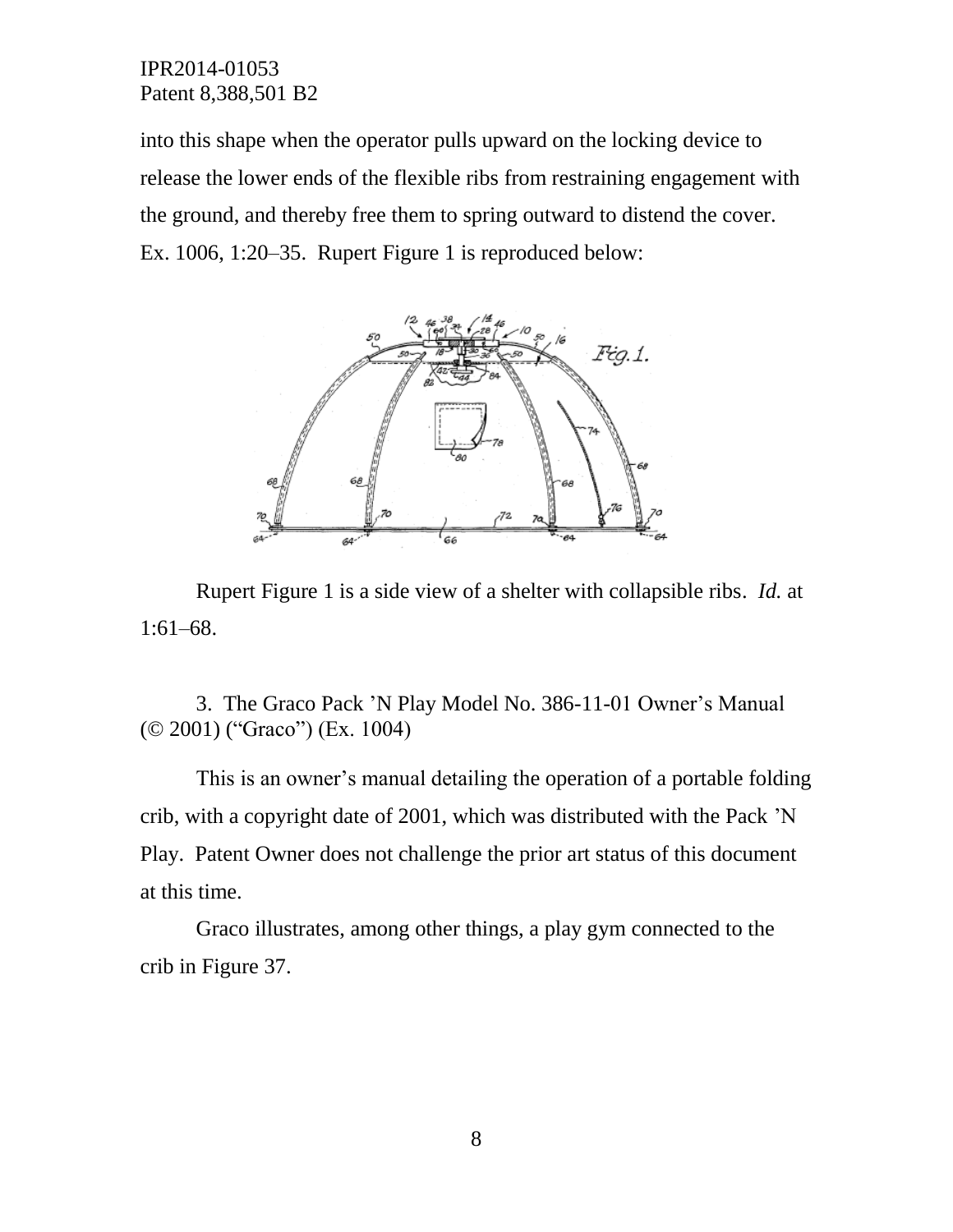

Graco Figure 37 is a perspective view of a crib and play gym. Graco Figures 7 and 8 describe a mattress pad with Velcro attachment, as illustrated below.



Graco Figures 7 and 8 are perspective views of a crib and mattress pad.

4. The Century Fold-n-Go Care Center Manual (January 1998) ("Century") (Ex. 1005)

Century is a user manual for the Century Fold-n-Go Care Center, distributed with the product, bearing the date "1/98." Ex. 1005, 1. Patent Owner does not challenge the prior art status of this document at this time.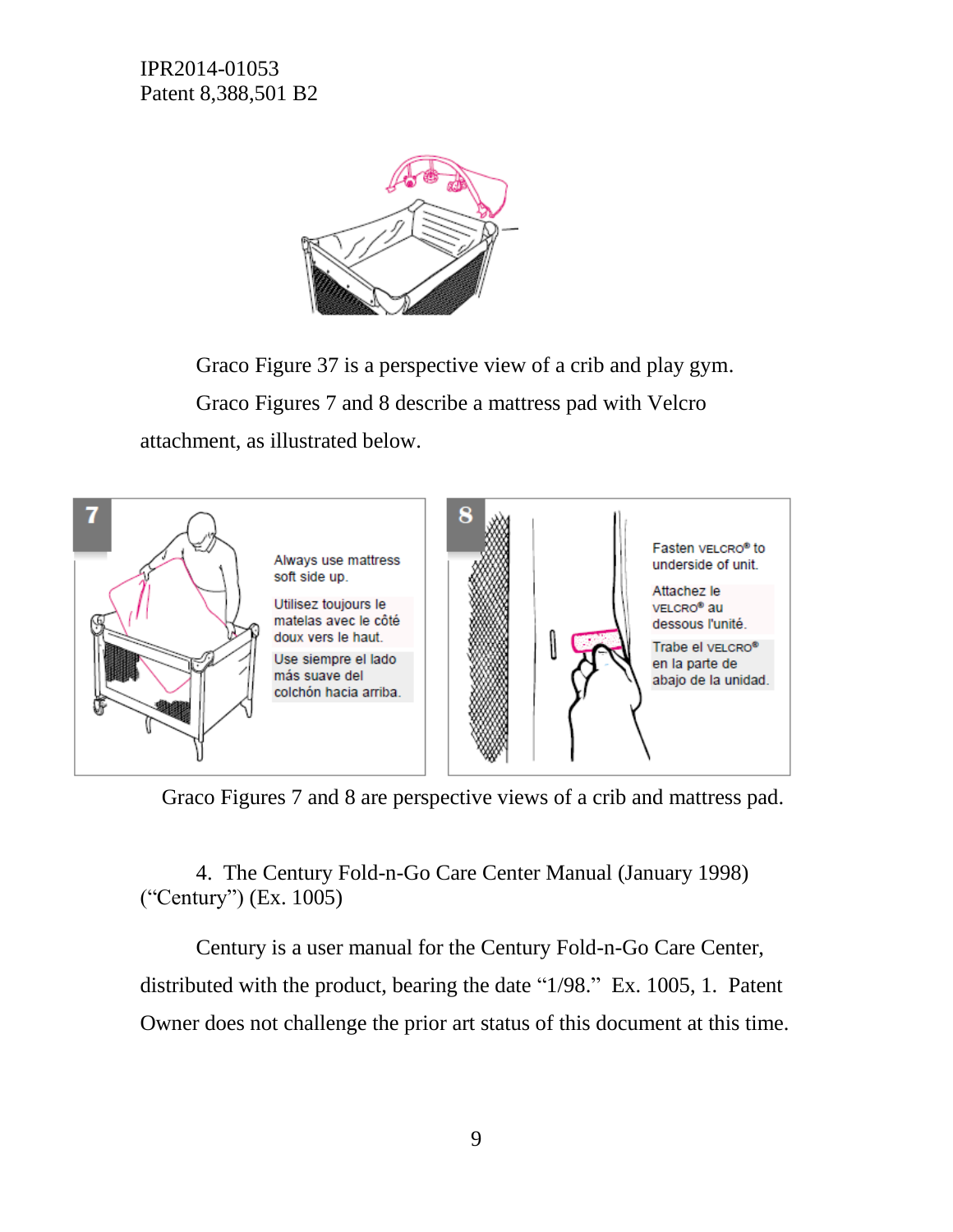Among other description, Century illustrates setting up a crib with a floor mat and securing the floor mat to the crib. *Id.* at 4–5. Figures 7 and 8 are reproduced below.

![](_page_9_Picture_2.jpeg)

Figures 7 and 8 are perspective views of installation of a play yard floor.

5. Certified copy of Tyco's Sesame Street Cozy Quilt Gym ("Tyco") (Ex. 1009)

Patent Owner has asserted that this art does not qualify as a patent or printed publication. As we agree (discussed further below) that the Petitioner has not shown that this set of documents has been adequately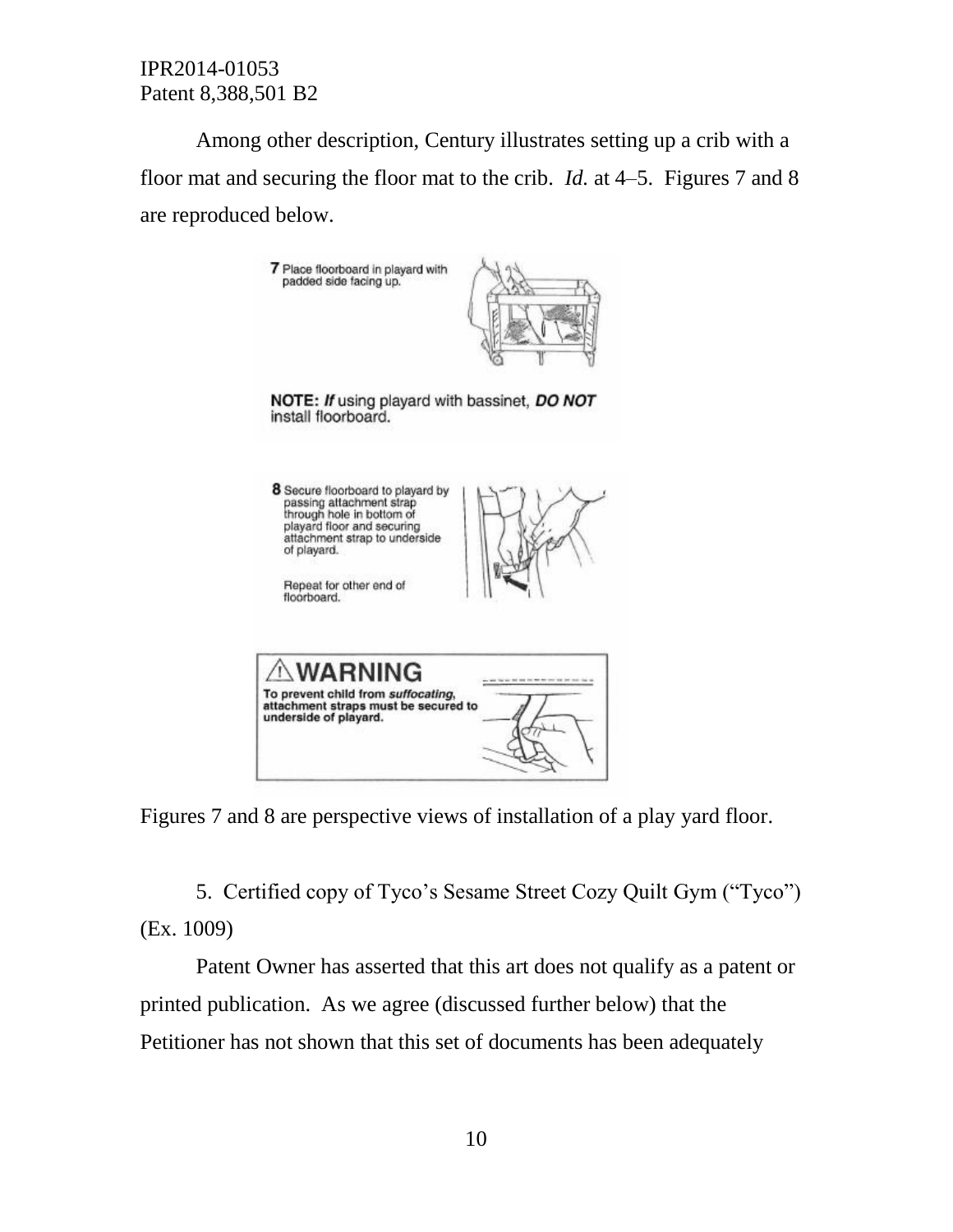published to qualify as a printed publication, we need not describe this art here.

## *C. Asserted Anticipation of Claims 14, 19, and 20 by Dole*

Petitioner argues that Dole anticipates each of claims 14, 19, and 20. Pet. 20–24. Claims 19 and 20 depend from claim 14, which is somewhat different than claim 1. As a consequence, we reproduce these three claims below as follows.

14. An apparatus comprising:

a play gym having a leg coupled to a hub, the hub having a cavity and the leg having a first end and a second end;

a first fastener coupled to the first end of the leg to attach the leg to the hub and a second fastener extending from the second end of the leg, the first fastener to enable the first end of the leg to be positionable relative to the cavity of the hub; and

a floor mat removably couplable to the play gym, the floor mat defining an upper surface and a bottom surface, *the bottom surface having a first connector that includes an opening to receive the fastener of the leg when the play gym is coupled to the floor mat*.

19. The apparatus of claim 14, the first connector of the floor mat is positioned adjacent a perimeter edge of the floor mat.

20. The apparatus of claim 14, wherein the first connector is pivotally coupled to the floor mat.

Ex. 1001, 8:52–64, 10:1–6 (emphasis added).

We first focus in on a contested element of claim 14, which we have highlighted by italicizing above.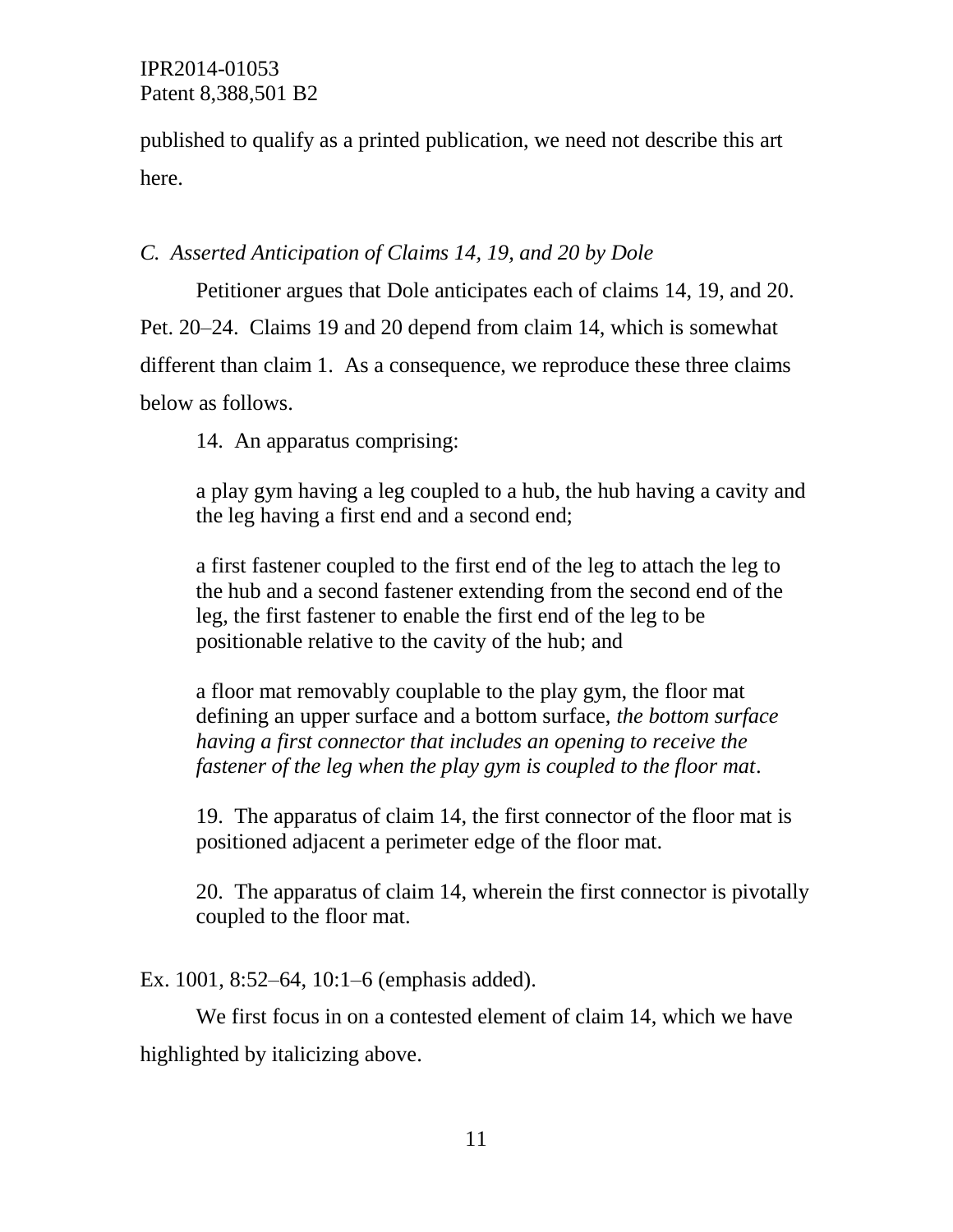Claim 14 recites "a floor mat removably couplable to the play gym, the floor mat defining an upper surface and a bottom surface, the bottom surface having a first connector that includes an opening to receive the fastener of the leg when the play gym is coupled to the floor mat." Ex. 1001, 8:60–64.

According to Petitioner, Dole describes a device including all the claim elements, including the first connector. Pet. 21–23.

With more specificity, Petitioner asserts that the floor mat and connector are described in Dole as "floor portion (11) has an upper surface and a bottom surface having a first connector (e.g., tab (12a)) that includes an opening (42) to receive the fastener (foot section (32)) of the leg (23) when the leg  $(23)$  is coupled to the floor portion  $(11)$ ." Pet. 22.

We are directed by Petitioner to Dole at Figures 1, 2, and column 5, lines 27–44.

Dole Figures 1 and 2 are reproduced below.

![](_page_11_Figure_6.jpeg)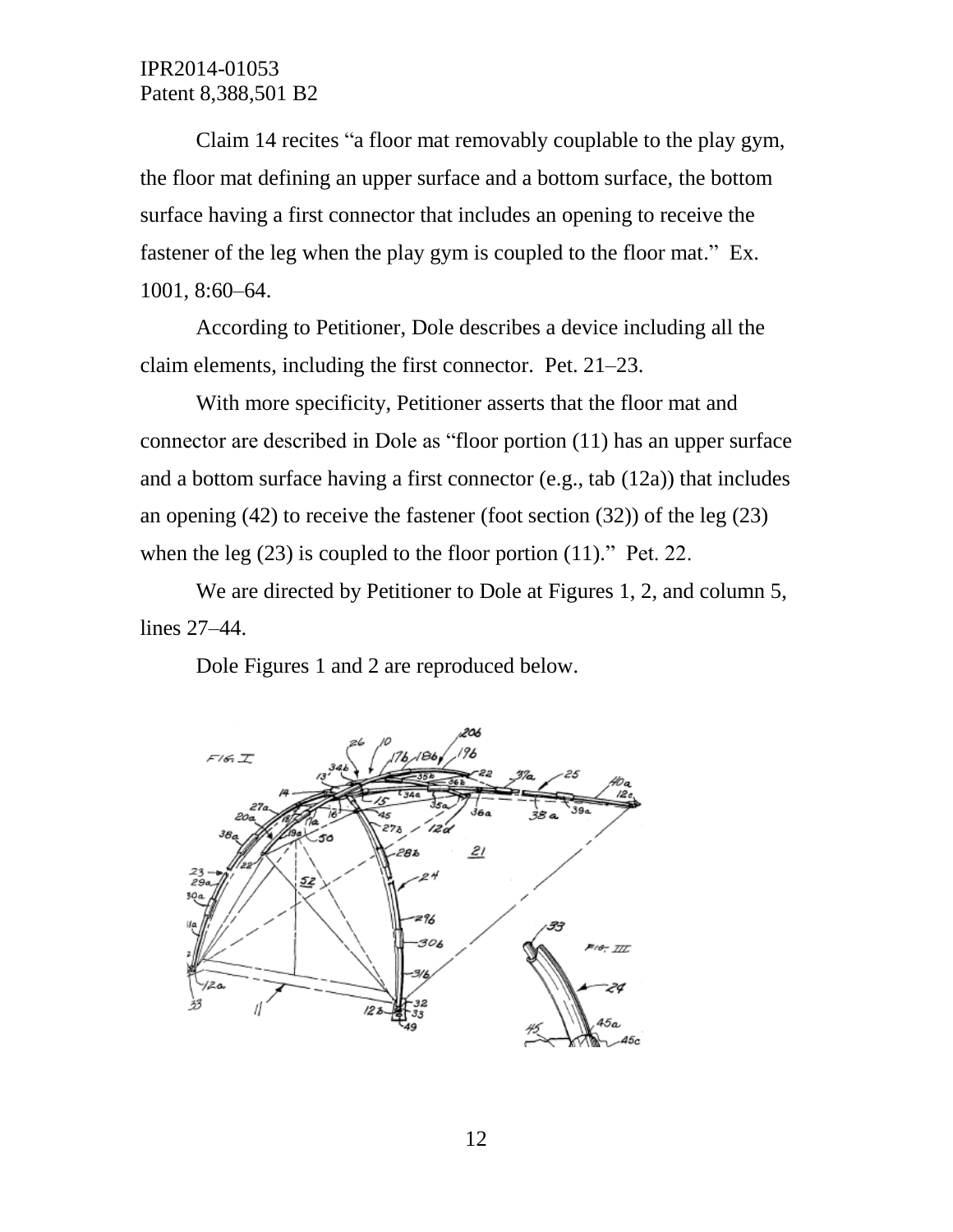Figure 1 is a perspective view of a frame hub and legs. Ex. 1003, 2:5–7.

![](_page_12_Figure_2.jpeg)

Figure 2 is an enlarged fragmentary perspective view of a frame leg. *Id.* at 2:8–9.

We focus on one element of claim 14.

Patent Owner points out that Dole does not disclose that tab 12 connector is attached to bottom surface 11. Prelim. Resp. 28. Dole is said to describe only that the tabs extend from the corners of a floor component. *Id.* (citing Ex. 1003, 1:62–66, 2:44–47, 5:32–37).

To anticipate a claim, a prior art reference must disclose every limitation of the claimed invention, either explicitly or inherently. *In re Schreiber*, 128 F.3d 1473, 1477 (Fed. Cir. 1997).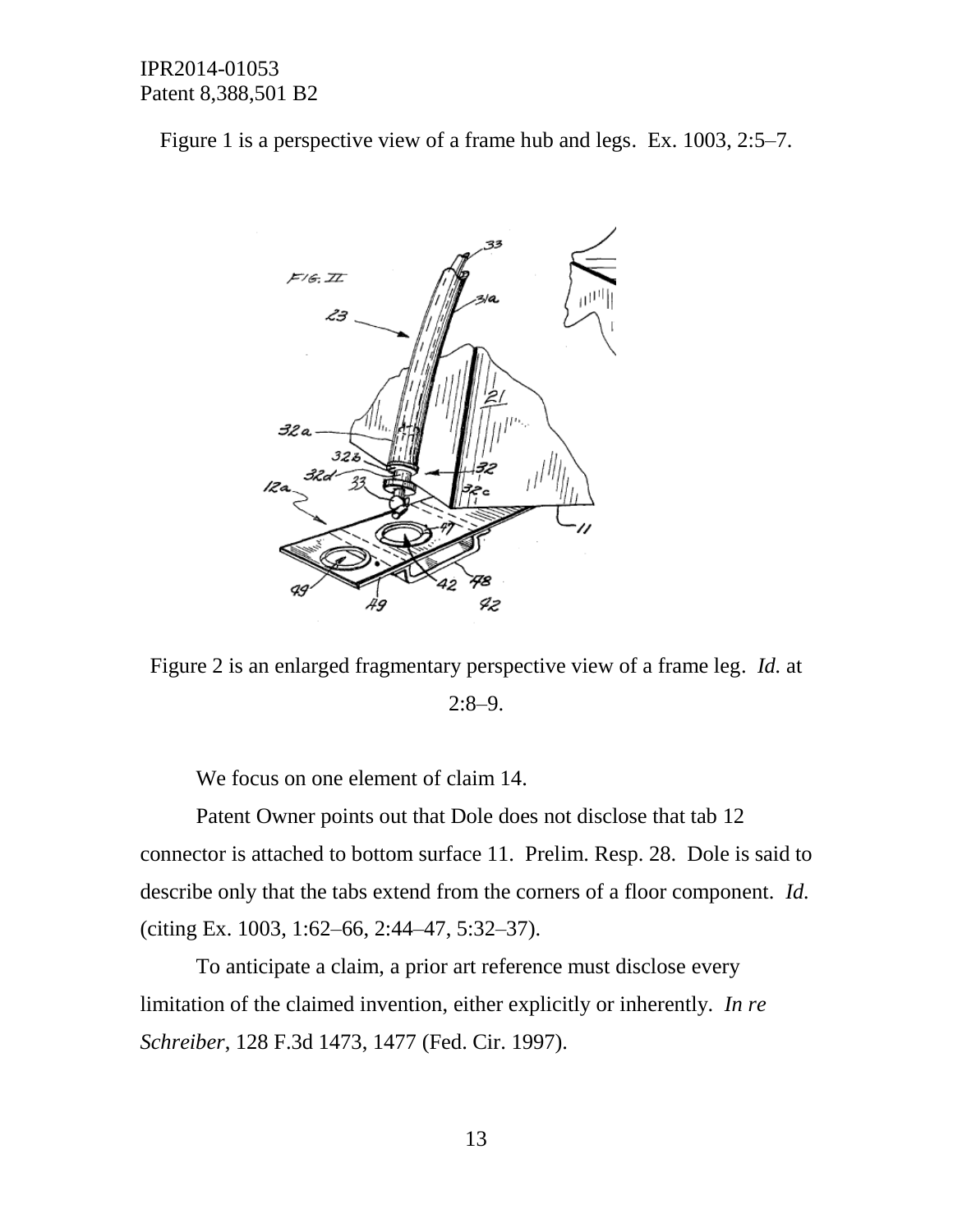Although an initial glance at Figure 2 of Dole might lead one to think that the tab is under the floor of the tent, it is only definitive that the tab is under wall 21 of the tent. Reference numeral 11 indicates that the floor is under the wall. This figure gives us no evidence as to the relationship of the tab to the floor. It might be affixed to the top, the bottom, or simply sewn to the edges of the floor. Petitioner's Declaration does not provide further evidence regarding the relationship of tab 12a and floor 11. Ex. 1010, 16– 19. Furthermore, in connection with claim 19, Petitioner's witness only points out that tab 12 is positioned "adjacent" to a perimeter edge of mat 11(*id.* at 20 ¶ 52), which gives us no convincing indication as to its anchoring position vertically. We have no way of knowing with a reasonable degree of certainty.

Accordingly, we conclude that Petitioner has not established a reasonable likelihood that Petitioner would prevail on this ground, and decline to initiate a review as regards claims 14, 19, and 20, on this ground. D*. Asserted Anticipation of Claims 14 and 19 by Rupert*

Rupert is similar to Dole in its disclosure. We again focus our attention on the contested element of the floor mat "defining an upper surface and a bottom surface, the bottom surface having a first connector that includes an opening to receive the fastener of the leg when the play gym is coupled to the floor mat." Ex. 1001, 8:60–64.

Petitioner asserts that Rupert describes "floor (72) having an upper surface and a bottom surface, the bottom surface having connectors that include openings (i.e., grommets (70)) for receiving the fasteners of the legs when the frame  $(12)$  is coupled to the floor  $(72)$ ." Pet. 26 (citing Ex. 1006, fig. 1, 3:20–24).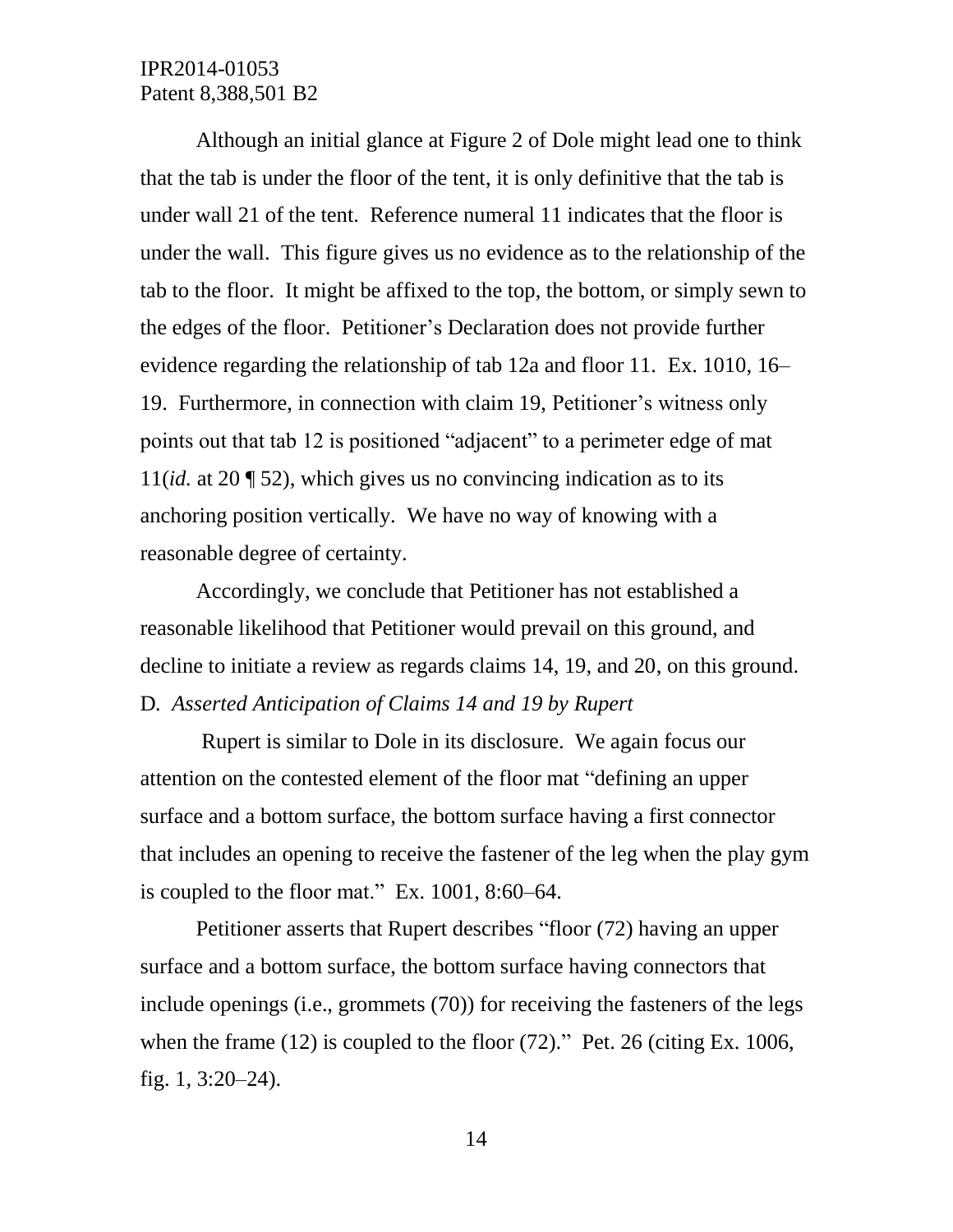Patent Owner again asserts that Rupert fails to describe this element. Prelim. Resp. 33. Patent Owner asserts that the grommets of Rupert are not the claimed first connectors. According to Patent Owner, the grommets are openings that pass completely through Rupert's floor 72, and through which Rupert's ribs 50 can freely pass. We are pointed to Ex. 1006, 3:20–24, which recites:

The lower end portions of the ribs 50, after passing through the rib tunnels 68, pass through grommets 70 in a tent floor 72 of flexible material such as fabric and preferable sewed or otherwise secured to the lower ends of the gussets 66.

We agree with Patent Owner that Rupert's grommets and floor do not disclose the claimed bottom surface "having connectors." The grommets are above the floor. As a consequence, Rupert does not describe the invention as claimed.

Accordingly, we conclude that Petitioner has not established a likelihood of prevailing on this ground, and decline to initiate a review as regards claims 14 and 19, on this ground.

# E*. Asserted Obviousness of Claims 1*–*13, 15, 16, and 18 over Dole and Graco*

#### i. The References

Petitioner asserts that one of ordinary skill in the art would recognize the Dole assembly as a suitable play gym frame, and that it would have been obvious to one of ordinary skill in the art to couple the floor mat of Dole to the play yard or bassinet of Graco to arrive at the claimed invention. Pet. 29.

Petitioner further asserts that one of ordinary skill in the art would understand that Dole and Graco would combine easily to result in placing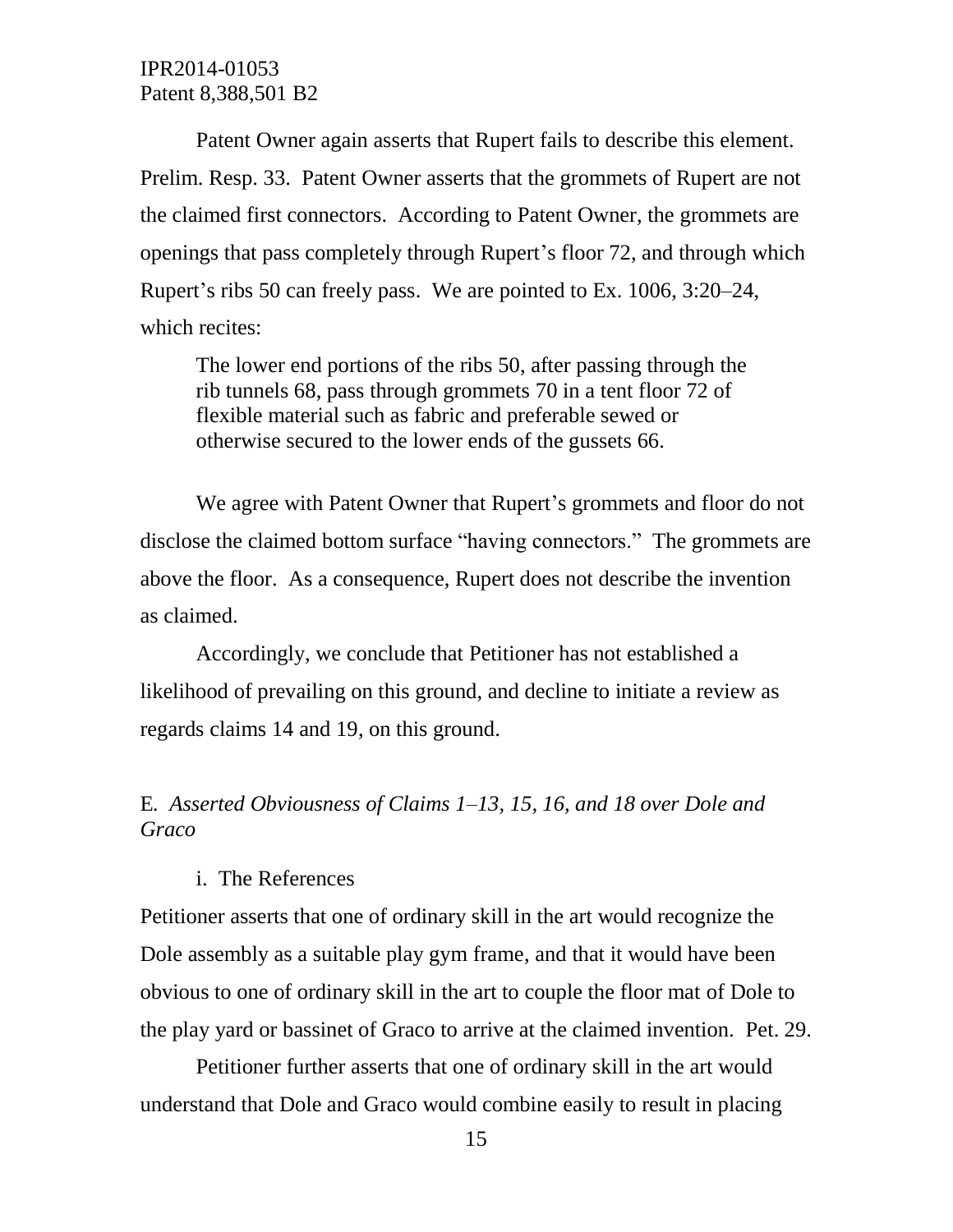the Dole hub and leg framework and floor mat inside the Graco play yard or bassinet. *Id.* Additionally, it is urged, that one of ordinary skill in the art would understand that the floor mat of the play gym could be coupled to the play yard or bassinet. *Id.* According to the Petitioner, Graco suggests attaching a toy bar capable of suspending an object above the floor of the bassinet or play yard. *Id.* 

Petitioner concludes that these references provide one of ordinary skill in the art with a motivation to combine the teachings of Graco and Dole to arrive at a play yard or bassinet as claimed in claim 1. Pet 29 (citing Ex.  $1010 \text{ }\mathbf{9}35, 59-60$ .

ii. Procedural Issue

Preliminarily, Patent Owner asserts that both Dole and Graco were before the United States Patent and Trademark Office during prosecution of the '501 patent. The Patent Owner then asserts that the Board should deny this ground solely on this basis. Prelim. Resp. 35–36.

We observe that 35 U.S.C. § 325 (d) provides the Director with discretion to take into account the fact that the same or substantially the same prior art was before the Office. We decline to exercise that discretion in this case. Patent Owner has pointed to no substantial prosecution concerning this reference, which would indicate that the Examiner or the Office focused specific attention to Dole, or its relationship with Graco and the issued claims, such that this review would be duplicative, superfluous, or unnecessary.

iii. Whether Dole is Analogous

Patent Owner also asserts that the Dole patent is non-analogous art, as it is directed to collapsible shelters. Prelim. Resp. 36. More specifically,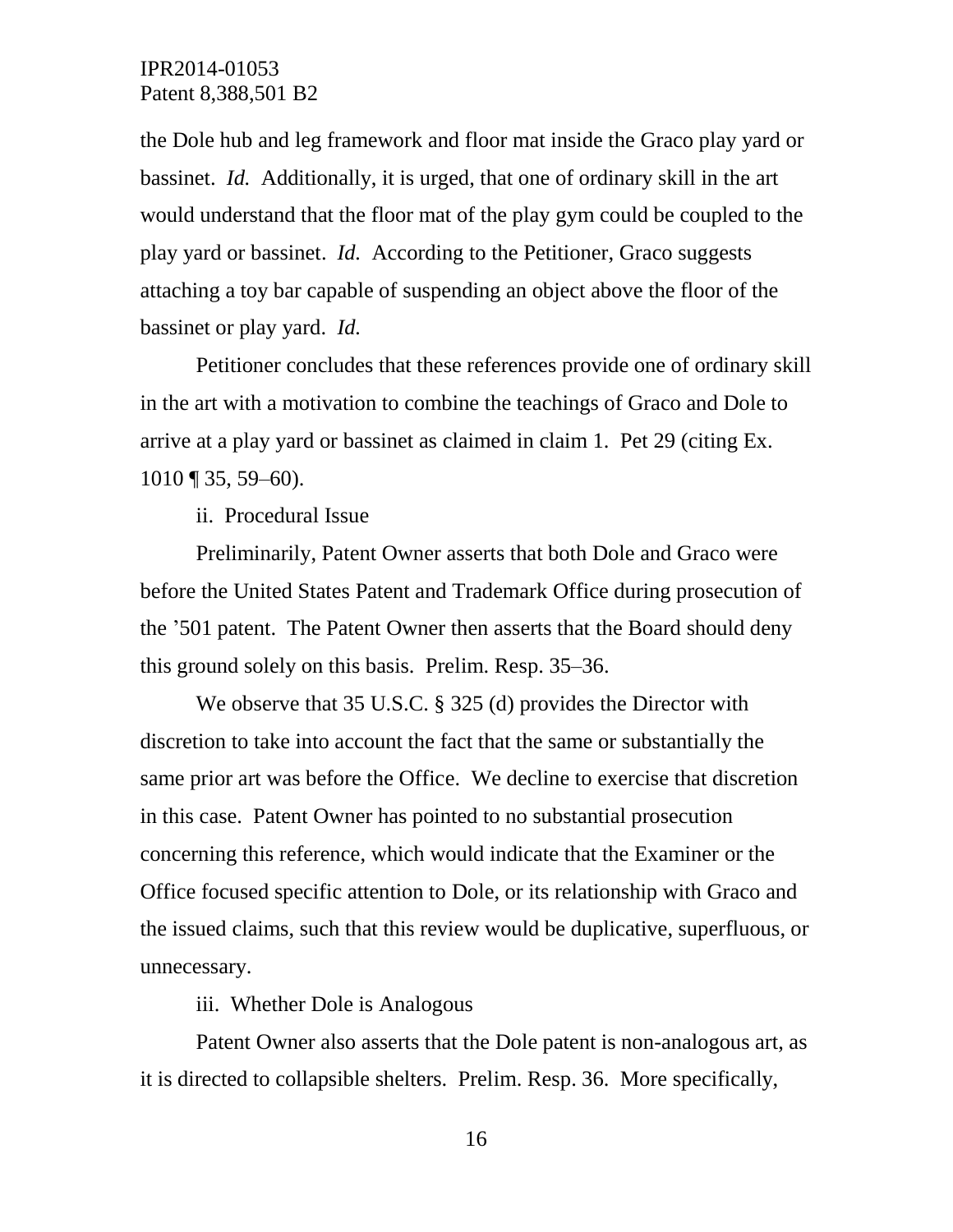Patent Owner argues that "[t]he '501 patent 'relates generally to child care products, and, more particularly, to play gyms and methods of operating the same.'" Prelim. Resp. 37–38 (citing Ex. 1001, 1:20–22.)

The test for analogous art, as set forth by our reviewing court, is a two-part consideration. A reference is considered analogous prior art: (1) if the reference is from the same field of endeavor as the claimed subject matter, regardless of the problem addressed, or (2) if "the reference still is reasonably pertinent to the particular problem with which the inventor is involved," even though the reference is not within the field of the inventor's endeavor. *See In re Bigio*, 381 F.3d 1320, 1325 (Fed. Cir. 2004).

The field of endeavor test asks if the structure and function of the prior art is such that it would be considered by a person of ordinary skill in the art, because of the similarity to the structure and function of the claimed invention as disclosed in the application. It is necessary to apply common sense in deciding in which fields a person of ordinary skill would reasonably be expected to look for a solution to the problem facing the inventor. *See Bigio*, 381 F.3d at 1325–27.

A reference is reasonably pertinent if, even though it may be in a different field from that of the inventor's endeavor, it is one which, because of the matter with which it deals, logically would have commended itself to an inventor's attention in considering his problem. Thus, the purposes of both the invention and the prior art are important in determining whether the reference is reasonably pertinent to the problem the invention attempts to solve. If a reference disclosure has the same purpose as the claimed invention, the reference relates to the same problem, and that fact supports use of that reference in an obviousness rejection. An inventor may well have been motivated to consider the reference when making his invention. If it is directed to a different purpose, the inventor would accordingly have had less motivation or occasion to consider it.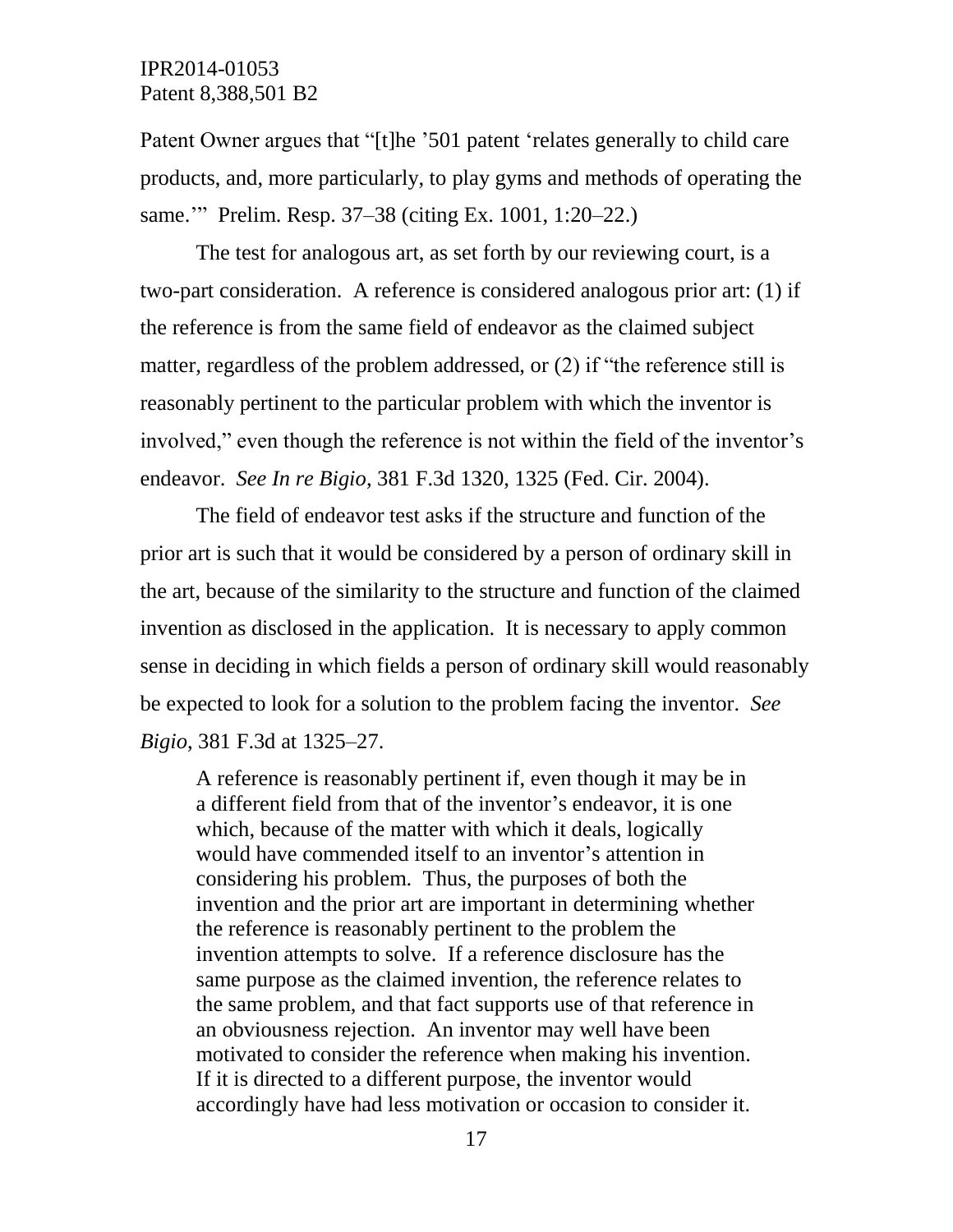*In re Clay*, 966 F.2d 656, 659 (Fed. Cir. 1992).

According to Patent Owner, the '501 patent's field of endeavor is an infant play gym, play yard, and bassinet, while Dole relates to the construction of shelters and more particularly to the construction of improved collapsible shelters. Prelim. Resp. 37–38 (citing Ex. 1003 1:8– 10).

Dole is said to claim and describe a collapsible tent construction having a pliable shelter member, collapsible legs, and a resilient, extensible element connected to and extending through all sections of a leg. The '501 patent play gym is said to include no shelter or tent member, or shock cords running through leg sections. Prelim. Resp. at 38.

Dole's function is also urged to differ such that it would not be considered by a person of ordinary skill in the art of the '501 patent. Specifically, the provision of a shelter construction that is quickly set up and collapsed is said to differ from a children's play gym, which functions to suspend an object such as a toy over the play yard. *Id.* at 38–39.

Dole's purpose is also urged to differ in that Dole is said to be directed at providing a collapsible shelter without problems of prior art shelters, including: a multitude of individual parts; severed parts susceptible to being mislaid; fitting together being tedious and difficult; the shelter enclosure not being an integral component; structural parts being unwieldly in shape and size; and fabrication being costly. *Id.* at 39.

Patent Owner contrasts the purpose of the '501 patent as providing a play gym structured to suspend an object such as a toy above a mat in two modes—a first mode when the mat is positioned in either a bassinet or play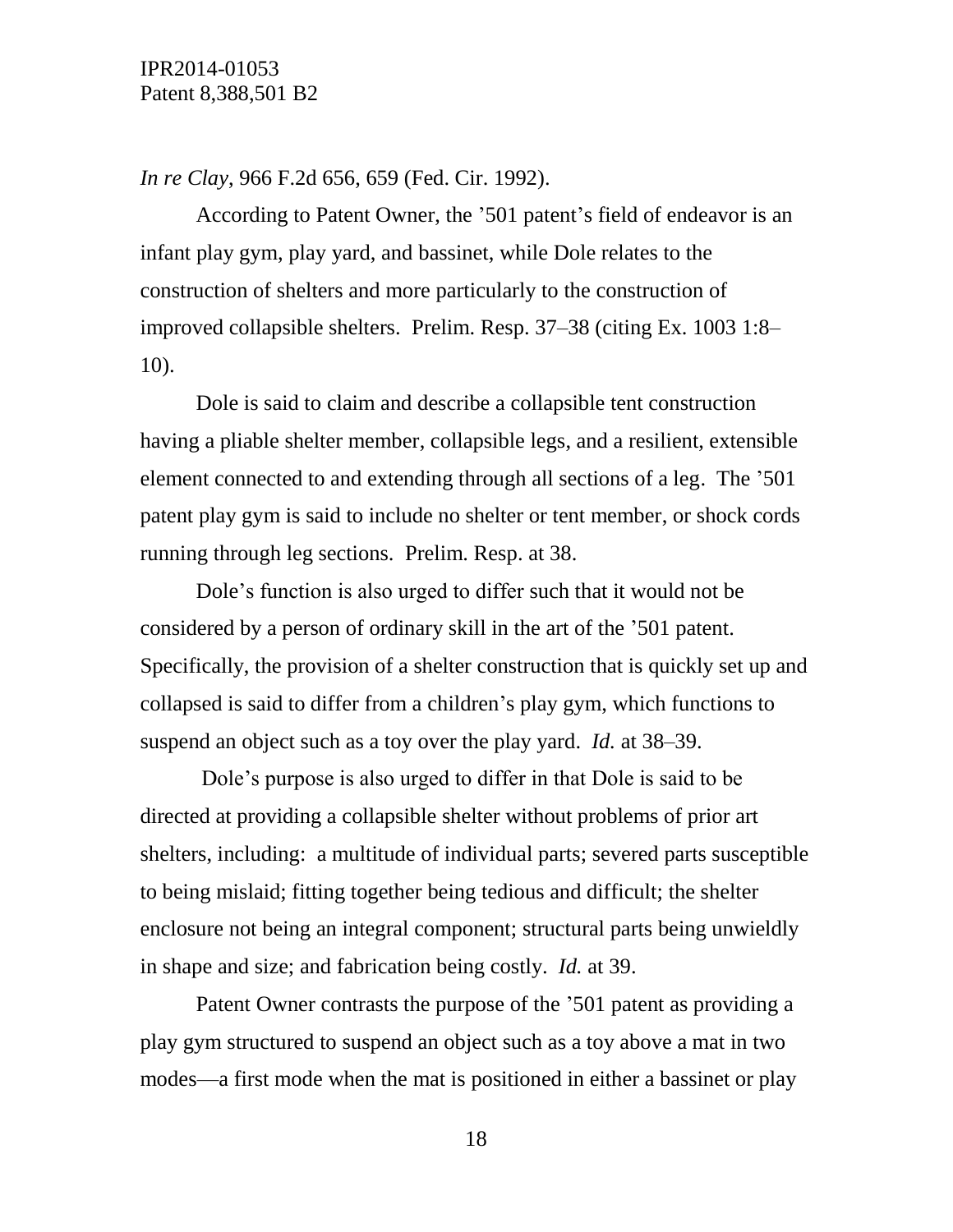yard, and a second mode when the mat is removed from the bassinet or play yard and positioned on another surface such as the floor of a house. Prelim. Resp. 39. Patent Owner concludes that these differences in purpose preclude a finding that Dole is reasonably pertinent to the particular problem faced by the '501 patent's inventors.

Although we have carefully considered all of these factors outlined by Patent Owner, several facts come to the forefront. First, the similarities of the two structures, that is, the structure of Dole and the cited structure of a play gym in the Specification of the '501 patent, are remarkable. Utilizing the four legs attached to a mat to perform a suspending function is virtually identical in both instances, regardless of how the legs are constructed. We, thus, find that this evidence tends to support that both the Dole patent and the patent at issue are in the same field of endeavor.

Second, the Patent Owner's stated field of endeavor and that of the Dole patent are not as distant as Patent Owner asserts. Common sense dictates that a shelter enclosure for camping such as Dole can be put to use as an infant or child play area, and both collapsible play yards and collapsible tents are made to be portable devices for housing individuals. The claims at issue presently are not limited by size, and intended use does not provide sufficient structure to differentiate them, on this record, On this record, we think this tends to support a finding that Dole would logically commend itself to one presented with the '501 patent's solution to the problem of suspending an object in a play yard.

In sum, we think the fields of endeavor are somewhat broader than laid out by the Patent Owner, and the structure closely related. Accordingly,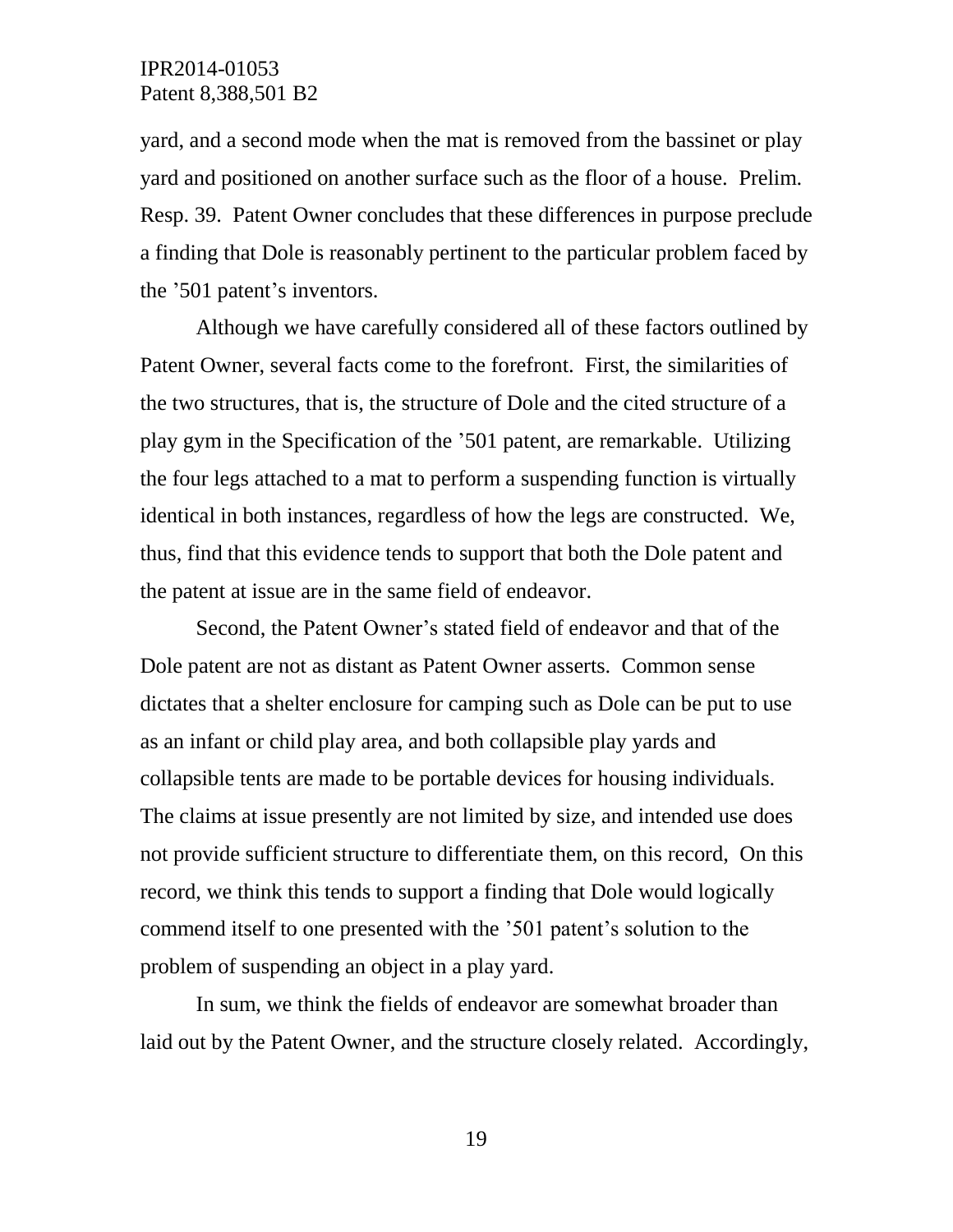we are of the view, informed by the standards as set forth by the Supreme Court, that Dole is analogous art. $8$ 

iv. Claim 1

l

"*An apparatus comprising: at least one of a play yard or a bassinet*"

Petitioner asserts that Graco teaches at least one of a play yard or bassinet, citing pages 1 and 19 and Figure 1. Pet. 27. The Pack 'N Play is said to be for "playing or sleeping." Ex. 1004, 2.

![](_page_19_Picture_5.jpeg)

Figure 1 is a perspective view of a Pack 'N Play "*a floor mat dimensioned to substantially cover a floor of the play yard or bassinet*"

<sup>&</sup>lt;sup>8</sup> "When a work is available in one field of endeavor, design incentives and other market forces can prompt variations of it, either in the same field or a different one. If a person of ordinary skill can implement a predictable variation, § 103 likely bars its patentability. For the same reason, if a technique has been used to improve one device, and a person of ordinary skill in the art would recognize that it would improve similar devices in the same way, using the technique is obvious unless its actual application is beyond his or her skill. *Sakraida* and *Anderson's-Black Rock* are illustrative—a court must ask whether the improvement is more than the predictable use of prior art elements according to their established functions." *KSR Int'l Co. v. Teleflex Inc.*, 550 U.S. 398, 417 (2007).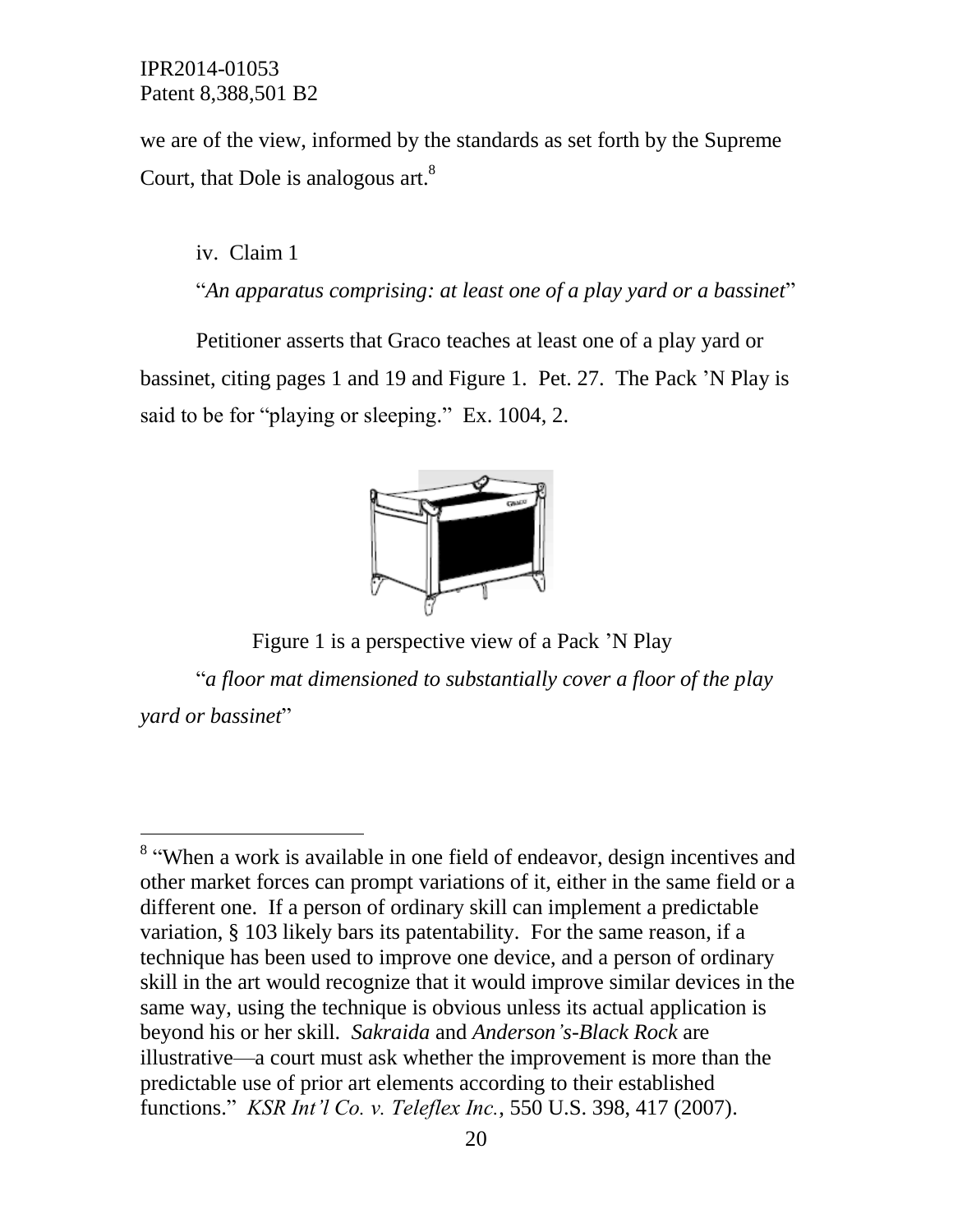Petitioner asserts that Graco describes a floor mat that substantially covers a floor of the play yard or the bassinet. Pet. 27 (citing Ex. 1004, figs. 7, 44).

Graco Figure 7, illustrating a floor mat, is reproduced below.

![](_page_20_Picture_3.jpeg)

Figure 7 is a perspective view of a play yard and floor mat

"*the floor mat having a connector positioned in proximity to a perimeter edge of the floor mat*"

Petitioner asserts that Dole describes a connector that is positioned in proximity to a perimeter edge of the floor mat. Pet. 27. We are directed to Dole Figures 1 and 2, which are reproduced below.

![](_page_20_Picture_7.jpeg)

Dole Figure 1 is a perspective view of a shelter

![](_page_20_Picture_9.jpeg)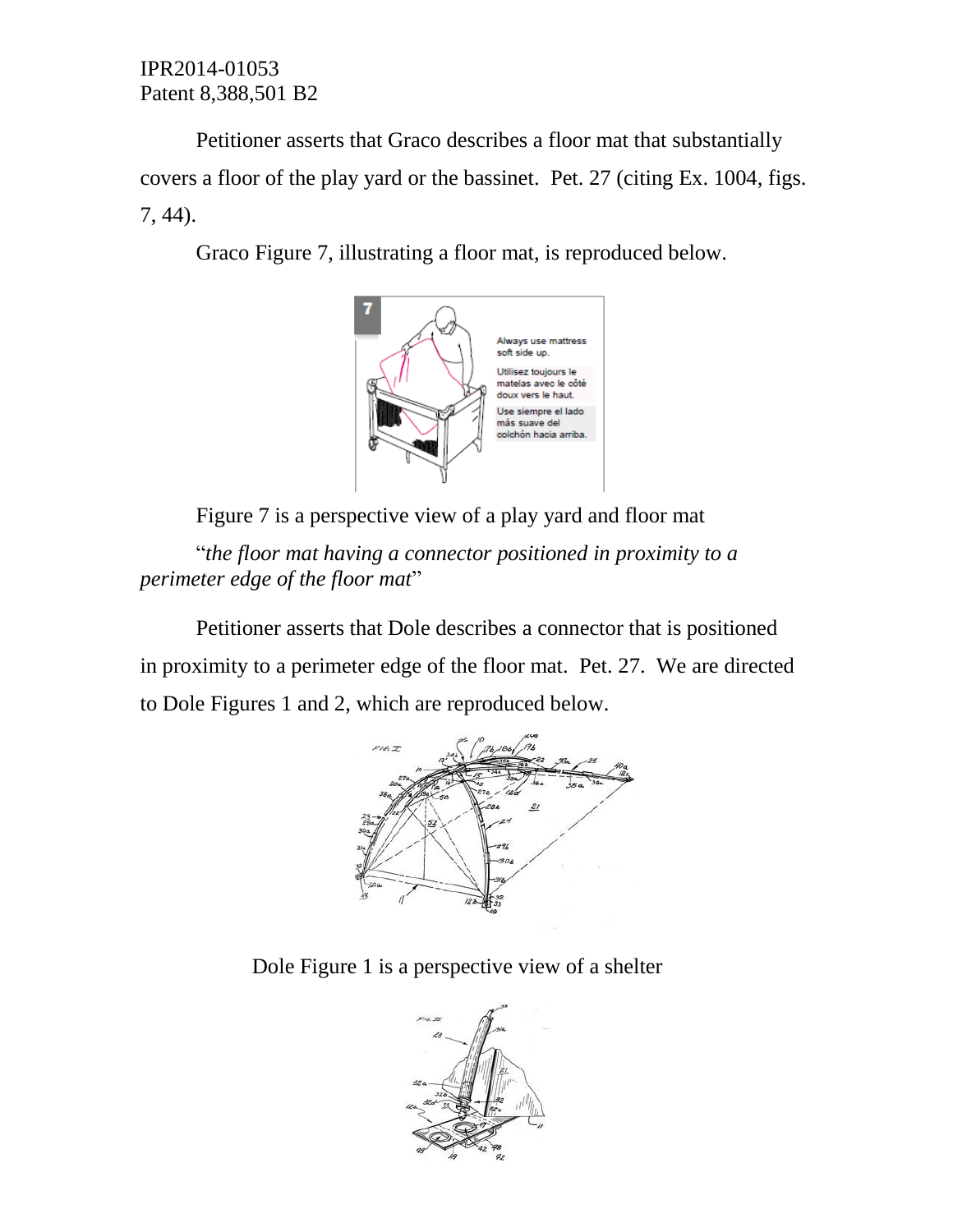Dole Figure 2 is a fragmentary perspective view of a connector

"*the floor mat to couple to at least one of the play yard or the bassinet when the floor mat is located within the play yard or the bassinet*"

Petitioner alleges that Graco teaches a floor mat that "couples" to the play yard or the bassinet when the floor mat is located within the play yard or the bassinet. Pet. 28 (citing Ex. 1004, figs. 7, 8, 44).

Graco Figure 8 is the most illustrative and reproduced below.

![](_page_21_Picture_5.jpeg)

Figure 8 is a perspective view of a mat connector

"*a play gym to suspend an object above the floor mat*"

Petitioner states that Dole teaches a hub and leg framework that suspends a tent above the floor mat. Pet. 28 (citing Ex. 1003, fig. 1, 5:27– 50). Petitioner does not discuss how this equates to a "play gym."

Patent Owner is of the view that equating a play gym to this hub and leg frame work is an "unreasonably broad interpretation" of the term "play gym" and we should disregard this interpretation. Prelim. Resp. 12.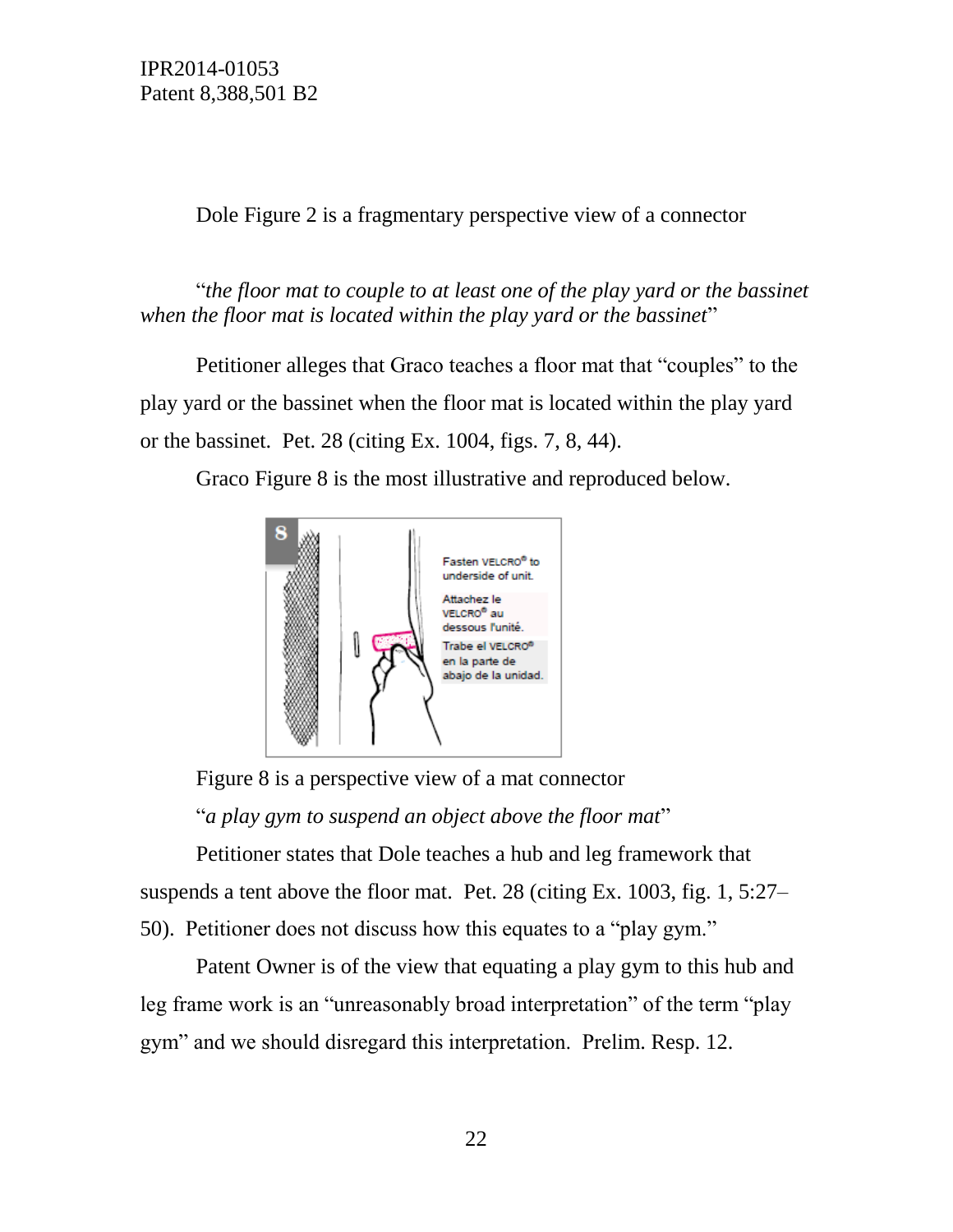Citing a reexamination proceeding of the parent application, Patent Owner urges that the Office's previous holding that a prior art reference to a cabana<sup>9</sup> would not be a "play gym." Prelim. Resp.  $13-15$ . We note that the *inter partes* reexamination in question turned on a different issue, as to whether a structure was collapsible by pulling a leg out of the hub.<sup>10</sup> As a consequence, although the finding that the specific structure in Custer was not a play gym in a reexamination proceeding is instructive, it is not in any way binding upon the Board in this trial proceeding.

Dole has a structure with two flexible arches coupled to a rectangular mat. Compare, as noted above, the description of the arched structure in Ex. 1001, 1:61–66. We are pointed to no structure that makes Dole unsuited for suspending an object or that physically differentiates it from the prior art play gym.

"*the play gym having a fastener to engage the connector of the floor mat to couple the play gym to the floor mat*"

Petitioner asserts that Dole describes a frame with a fastener to engage the connector of the floor to couple the frame to the floor mat. Pet. 28 (citing Ex. 1003, fig. 2). According to Petitioner, Figure 2, reproduced above, illustrates a connector.

"*the floor mat to couple the play gym to the play yard or the bassinet when the play gym is positioned in one of the play yard or the bassinet.*"

Finally, Petitioner asserts that Graco teaches the floor mat couples to the play yard when located in the play yard. Pet. 28 (citing Ex. 1004, figs. 7, 8, 44). We are not pointed to contrary evidence by Patent Owner.

 $\overline{a}$ 

 $<sup>9</sup>$  Custer, U.S. Patent No. 6, 109, 280.</sup>

 $10$  Reexamination Proceeding 95/000,514, Official Action February 12, 2010, page 17, ll. 2–5.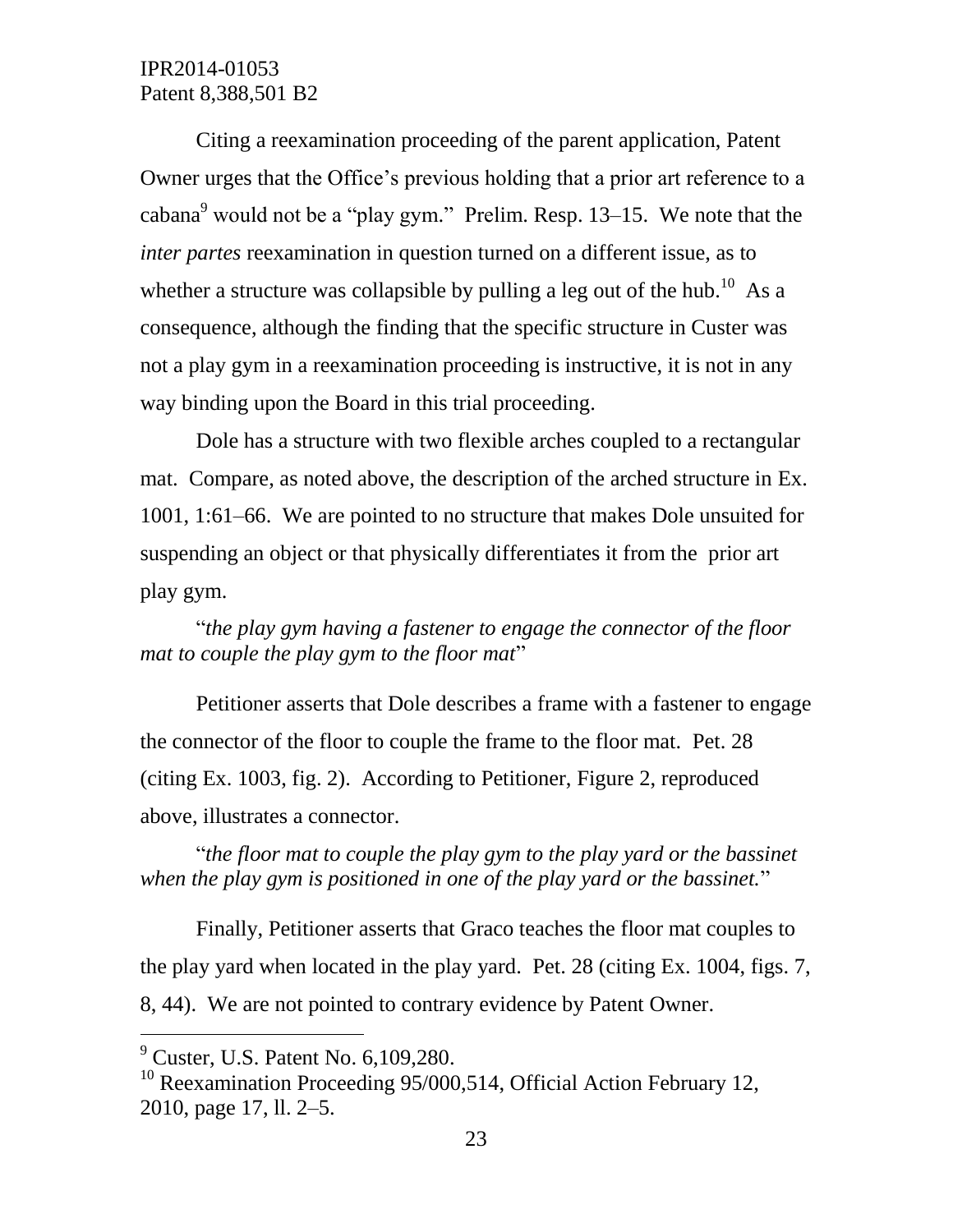#### *Conclusion*

Each of the citations made by Petitioner above appear to be to persuasive evidence presently of record.

Accordingly, we conclude that Petitioner has established a reasonable likelihood that the Petitioner would prevail on this ground and will institute a review as regards claim 1.

v. Claim 2, Dependent From Claim 1

"*a plurality of legs, each of the legs having a first end coupled to a hub and a second end having the fastener*"

Petitioner asserts that Dole describes a plurality of legs each having a first end coupled to a hub and a second end having a fastener. Pet. 30 (citing Ex. 1003, figs. 1, 2, 5, 3:62–68).

This evidence tends to support Petitioner, and Patent Owner has not provided any independent persuasive argument otherwise as regards claim 2. Accordingly, we conclude that Petitioner has established a reasonable likelihood that the Petitioner would prevail on this ground and will institute a review as regards claim 2.

vi. Claim 3, Dependent From Claim 2

"*the plurality of legs form crossing arches coupled to each other via the hub when the play gym is coupled to the floor mat*"

Petitioner asserts that Dole describes the legs form crossing arches coupled to each other via the hub when the frame is coupled to the floor. Pet. 31 (citing Ex. 1003, fig. 1, 1:61–66). Figure 1 is reproduced above.

This evidence tends to support Petitioner, and Patent Owner has not provided any independent persuasive argument otherwise as regards claim 3. Accordingly, we conclude that Petitioner has established a reasonable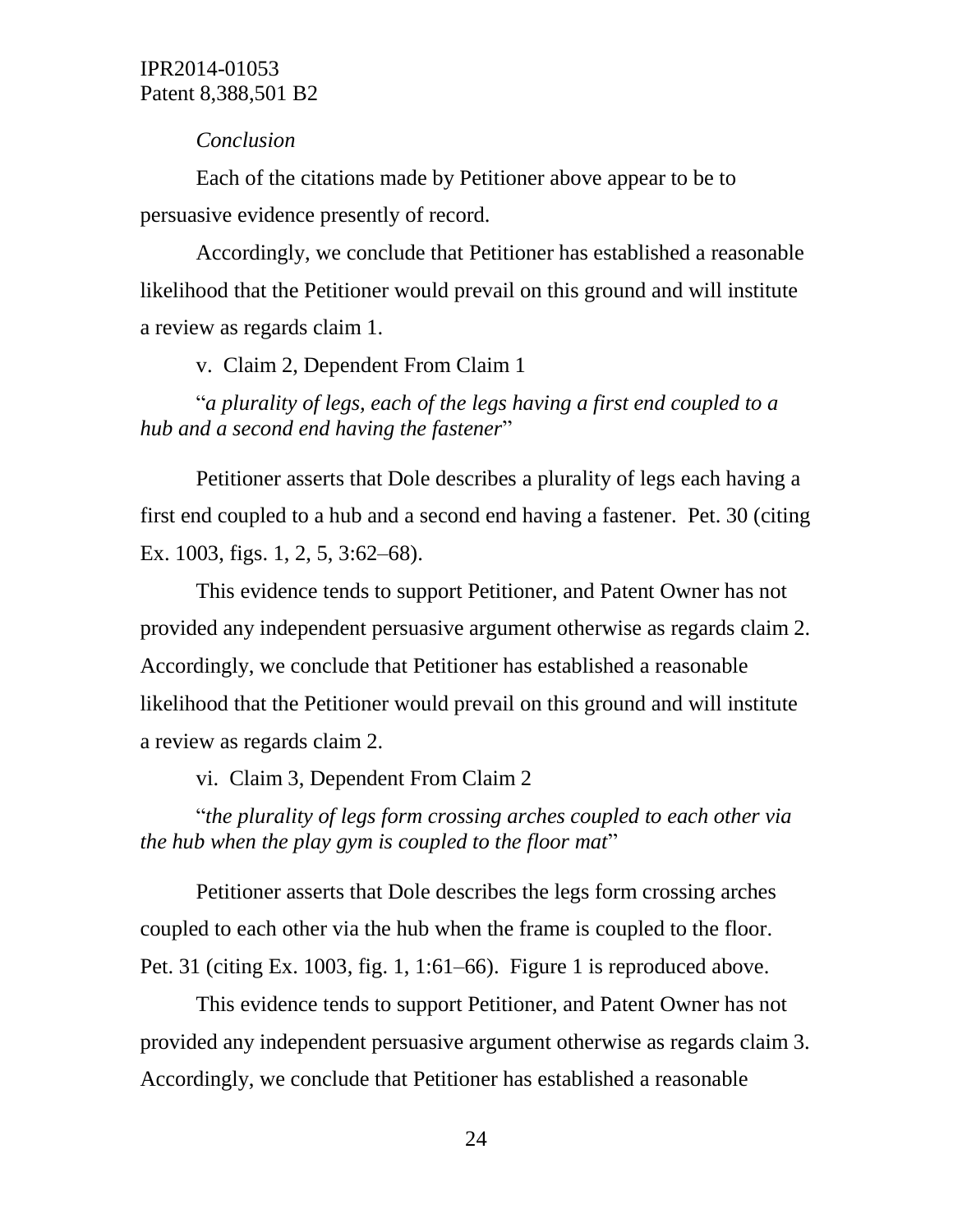likelihood that the Petitioner would prevail on this ground and will institute a review as regards claim 3.

vii. Claim 4, Dependent From Claim 2

"*the legs of the play gym are movable between a stored position at which the legs are positioned generally parallel to each other and an extended position at which the legs extend generally radially outward*"

Petitioner asserts that Dole teaches the legs are movable between a stored position, at which the legs are positioned generally parallel to each other, and an extended position, at which the legs extend generally radially outward from the hub. Pet. 31 (citing Ex. 1003, figs. 1, 4, 5).

Figure 4 is most illustrative, and reproduced below:

![](_page_24_Picture_6.jpeg)

Figure 4 is a perspective view of the collapsed legs of a shelter As such, Dole Figures 1 and 4 tend to support the position of Petitioner. Patent Owner has not provided any independent persuasive argument otherwise as regards claim 4. Accordingly, we conclude that Petitioner has established a reasonable likelihood that the Petitioner would prevail on this ground and will institute a review as regards claim 4.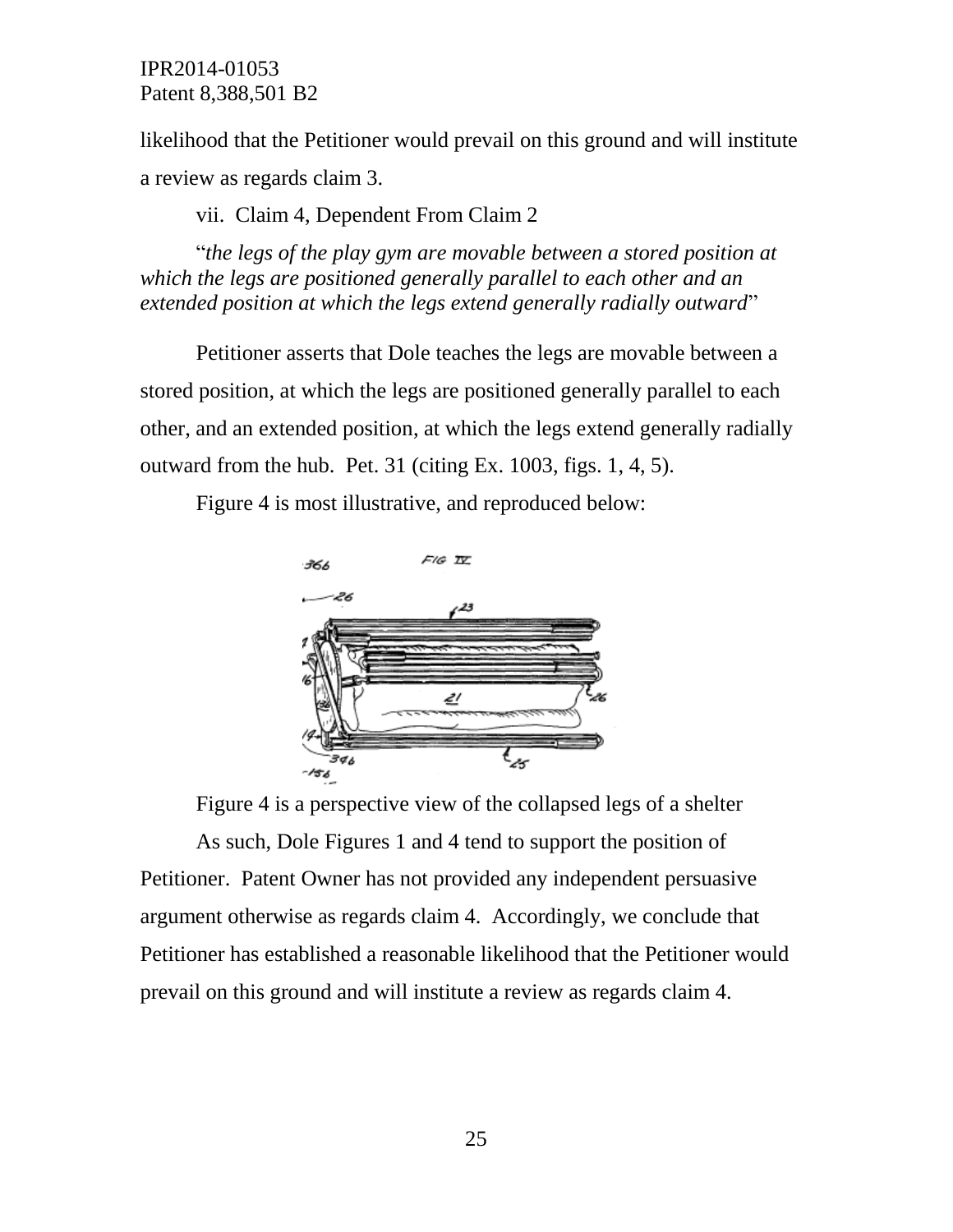vii. Claim 5, Dependent From Claim 2

"*the hub defines a plurality of cavities, the cavities to receive a respective one of the legs when the play gym is in the extended position.*"

Petitioner asserts that Dole describes a hub having a plurality of cavities that receive a respective leg when the frame work is in the extended position. Pet. 32 (citing Ex. 1003, figs. 1, 5).

Dole Figure 5 is most revealing, and reproduced in part below sideways.

![](_page_25_Picture_5.jpeg)

As such, Dole Figure 5 tends to support the position of Petitioner. Patent Owner has not provided any independent persuasive argument otherwise as regards claim 5. Accordingly, we conclude that Petitioner has established a reasonable likelihood that the Petitioner would prevail on this ground and will institute a review as regards claim 5.

vii. Claim 6, Dependent From Claim 1, and Claim 7, Dependent From Claim 6

"*the connector of the floor mat is positioned on an underside of the floor mat.*"

According to Petitioner, Dole teaches the connector is positioned on an underside of the fabric floor. Pet 32 (citing Ex. 1003, fig. 2). However, as discussed above, we have not been pointed to, or found, description in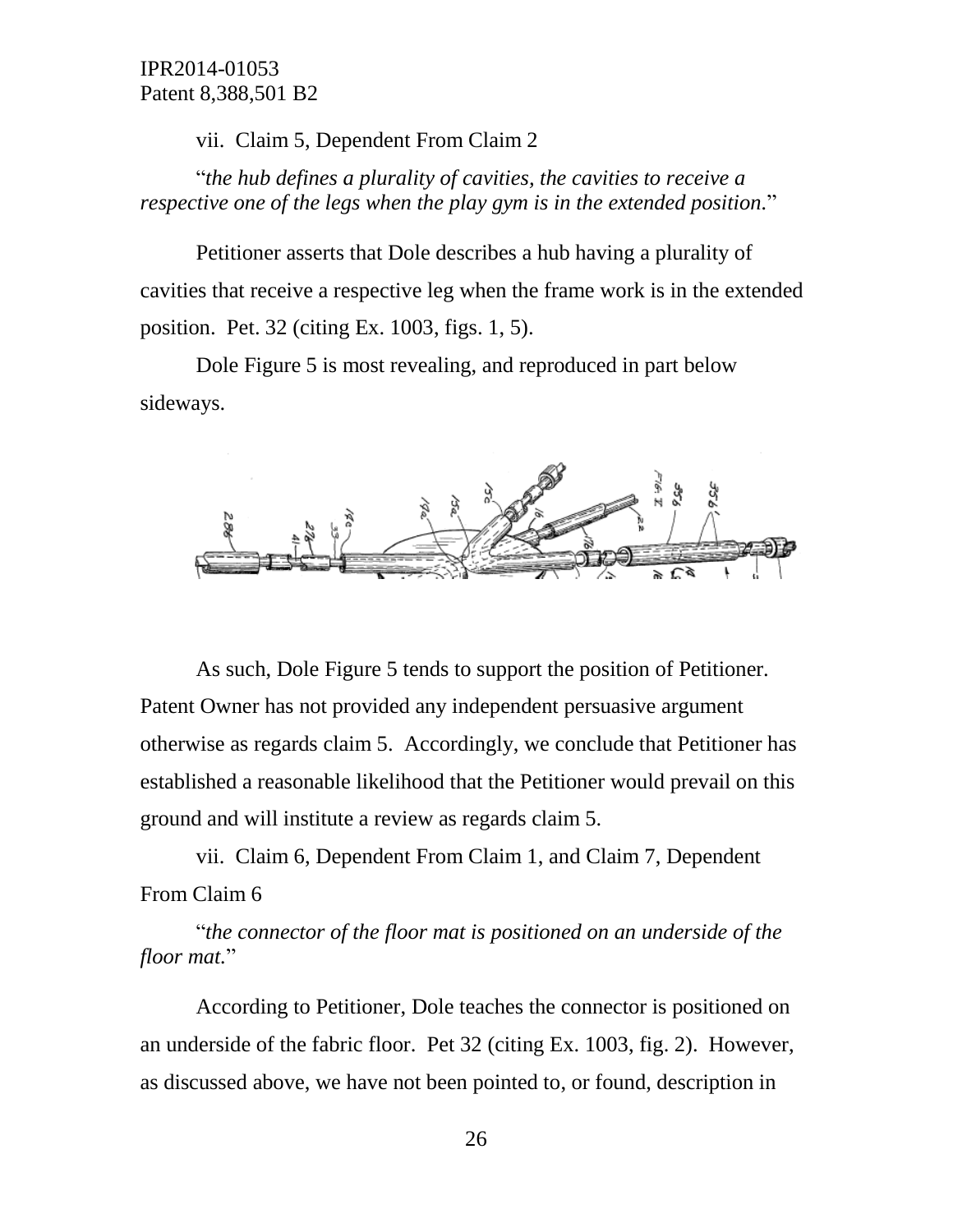Dole which supports that placement of the connector. Rather, it could be either above or on the periphery. Moreover, we are not presented with declaration evidence that such a modification of Dole would have been obvious. 11

Accordingly, we conclude that Petitioner has not established a reasonable likelihood of Petitioner prevailing on this ground and will not institute a review as regards claim 6. The same applies for claim 7, dependent from claim 6.

viii. Claim 8, Dependent From Claim 1

"*the connector comprises a plate*"

According to Petitioner, Dole describes that the connector (12a) comprises a plate. Pet. 33 (citing Ex. 1003, fig. 2).

Dole Figure 2, illustrated above, shows a plate which receives the distal end of the leg. Accordingly, the evidence of record tends to support Petitioner's position. In the absence of persuasive rebuttal, we conclude that Petitioner has established a reasonable likelihood that the Petitioner would prevail on this ground and will institute a review as regards claim 8.

ix. Independent Claim 9

 $\overline{a}$ 

Claim 9 has many of the features of claim 1, with a slightly different application of art to those claims. However, two features are dispositive of this claim.

"*a first plurality of connectors provided on the second surface of the floor mat, the first plurality of connectors to couple the floor mat to the play yard when the floor mat is positioned in the play yard*"

<sup>&</sup>lt;sup>11</sup> *See, e.g.*, Ex. 1010 ¶ 37. Graco (Ex. 1004) is not applied and accompanied by testimony in such a manner for this ground, however.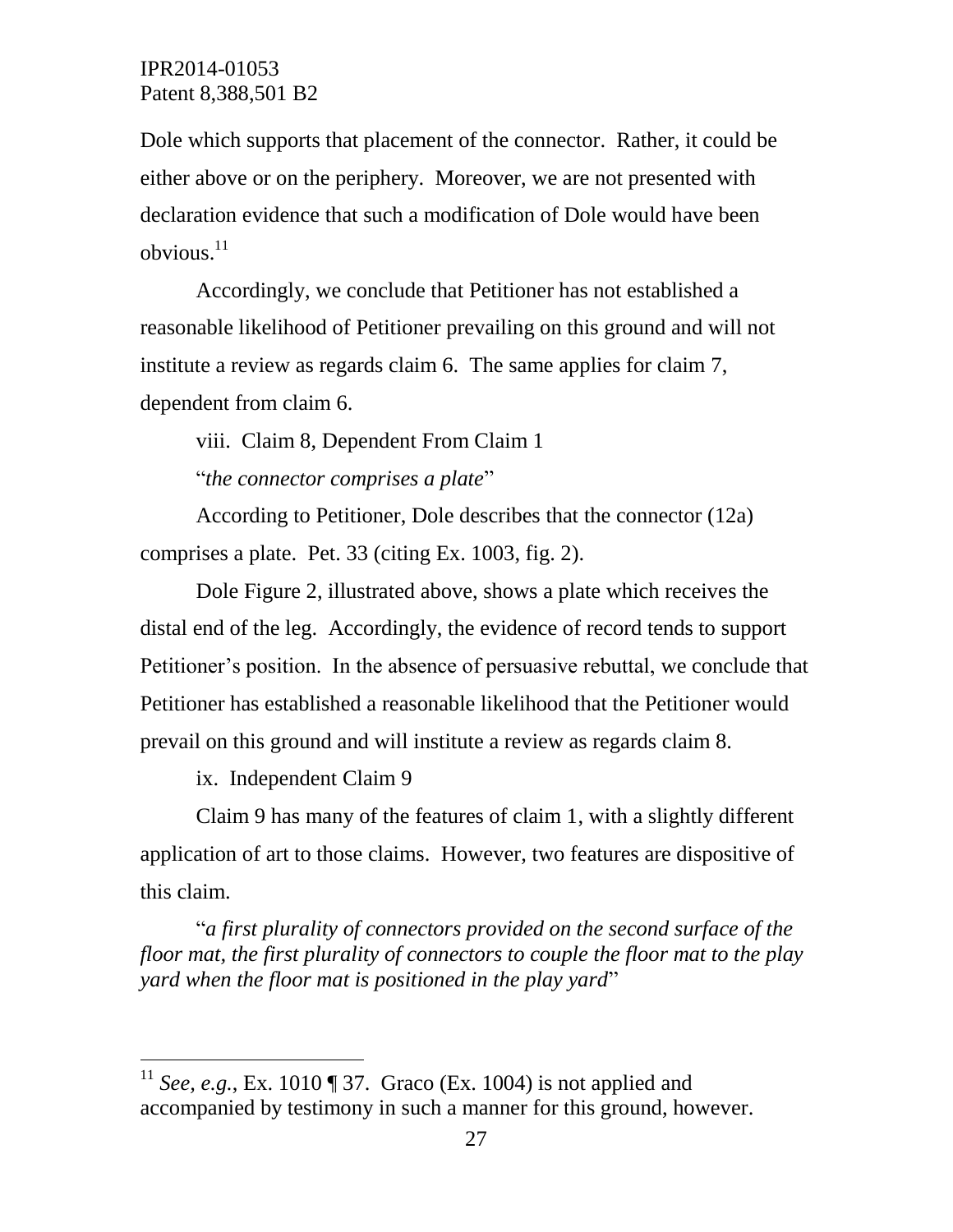According to Petitioner, Graco teaches a second surface with connectors to couple the floor mat to the play yard when the floor mat is positioned in the play yard. Pet. 36 (citing Ex. 1004, figs. 2, 7, 8).

Figure 2 is particularly relevant:

![](_page_27_Figure_3.jpeg)

Figure 2 is a perspective view of a collapsed play yard and a mat The tabs of Graco's mat appear to protrude from underneath the mat in this instance and, on the present record, meet this element.

"*a second plurality of connectors provided on the second surface of the floor mat adjacent the first plurality of connectors*"

Petitioner asserts that Dole describes a plurality of connectors on the second surface of the floor mat positioned in proximity to a perimeter edge of the floor. *Id.* (citing Ex. 1003, figs. 1, 2).

According to Petitioner's declarant:

[I]t would have been obvious to one of ordinary skill in the art to combine the Graco play yard with the Dole assembly to arrive at the claimed subject matter. One of ordinary skill in the art would understand that the Dole floor mat connectors for connecting the floor mat to the hub and leg framework and the Graco floor mat connectors for connecting the floor mat to the play yard or bassinet would be easily combinable to arrive at a floor mat with multiple connectors that attach the floor mat to both the play yard and the play gym. One of ordinary skill in the art would know to secure the play yard floor mat to the play yard structure, such as taught by Graco. In addition, one of ordinary skill in the art would know that in order for a play gym structure to be retained in an extended position above a floor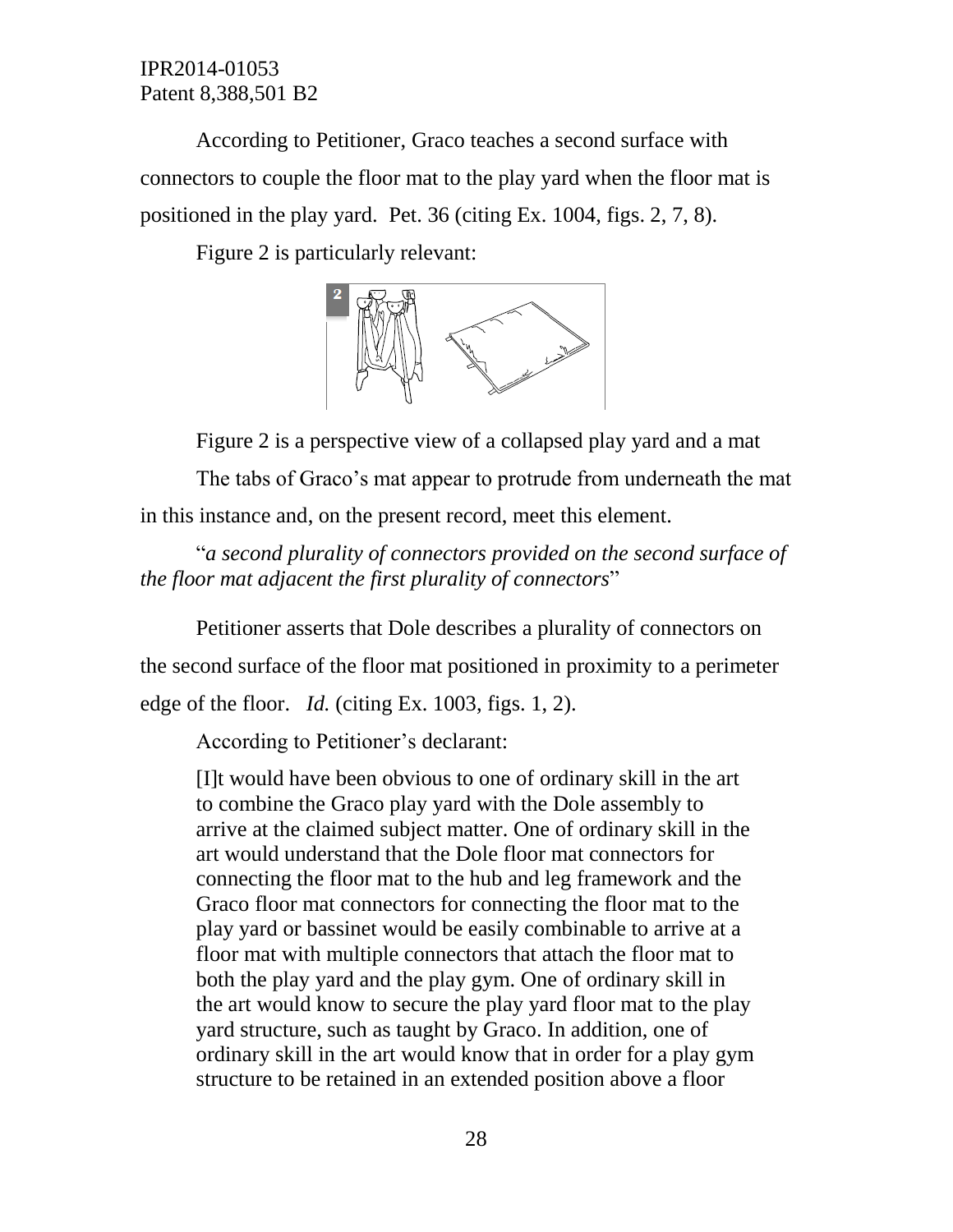mat, the play gym would need to be secured, which can be achieved by coupling to the floor mat as taught by Dole.

#### Ex. 1010 ¶ 63.

While Graco does describe a set of connectors under the floor mat as noted above, we remain unpersuaded that Dole teaches a second plurality of connectors underneath the mat. Nor are we provided with testimony as to why such connectors would have been obvious. The testimony of the declarant assumes that the connectors of Dole are on the underside, when no persuasive evidence of record establishes this fact sufficiently.

Accordingly, we conclude that Petitioner has not established a reasonable likelihood that the Petitioner would prevail on this ground and will not institute a review as regards claim 9. The same applies for claims 10–13, 15, 16, and 18, which depend from claim 9.

## F*. Asserted Obviousness of Claims 1, 6, 7, 9, 12, and 13 over Tyco and Graco*

Petitioner asserts the obviousness of claims 1, 6, 7, 9, 12, and 13 over the combination of Tyco and Graco. Pet. 42–49. Each of the claims asserted to have been obvious on this ground depends exclusively on Tyco for at least one of the claim elements, either directly or by virtue of claim dependence.

Patent Owner asserts that Tyco is not a prior art printed publication against the '501 patent. Patent Owner raises multiple challenges against the Tyco reference, including: (1) Petitioner has not established that Tyco was published or publicly accessible prior to May 7, 2003, the priority date of the '501 patent; (2) the Tyco reference includes "an amalgam of litigation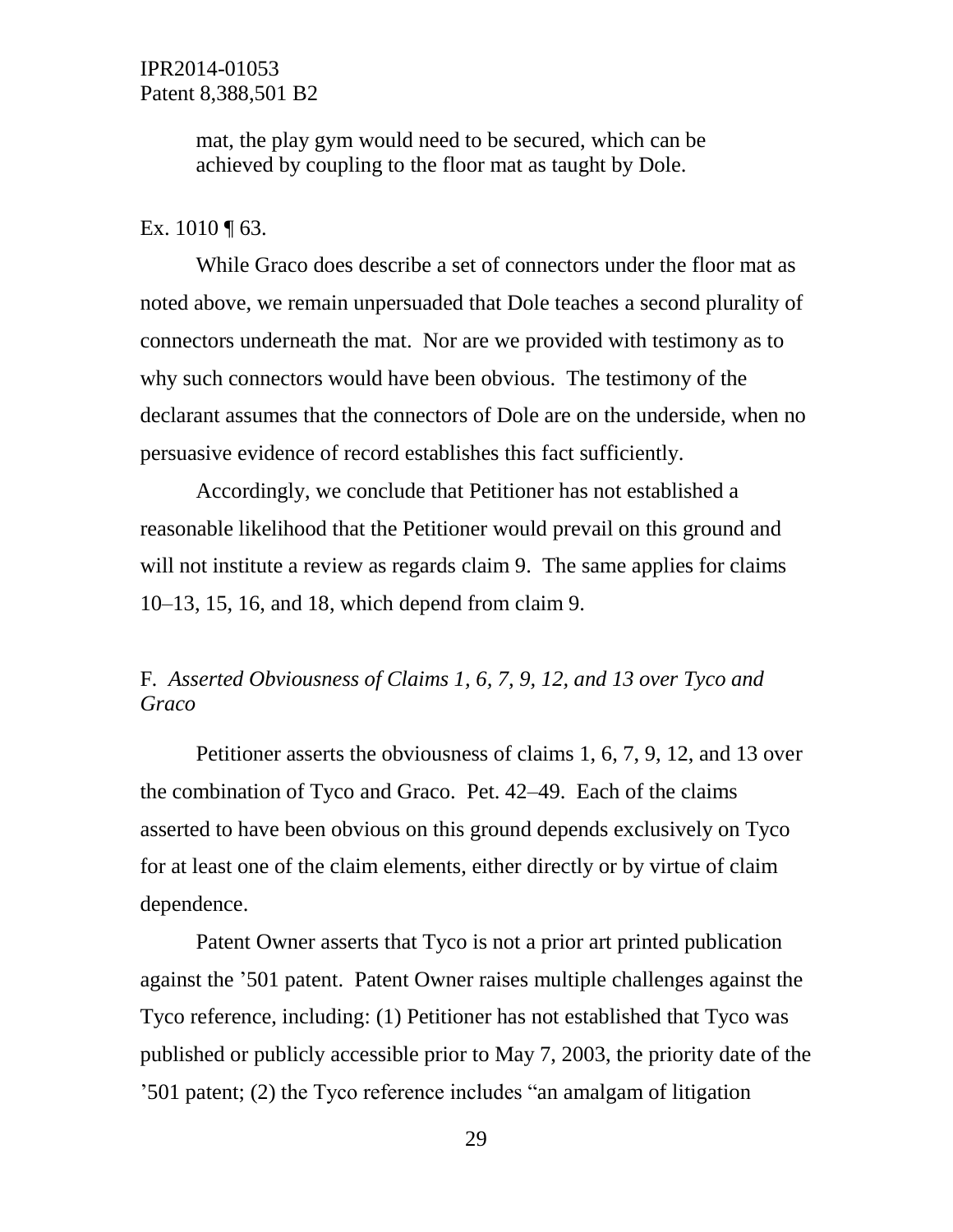documents including a Declaration (Ex. 1009), an Answer to a Complaint (Ex. 1007) and an Affidavit, each of which in turn includes unauthenticated photos, catalog pages and magazine articles"; and (3) these materials appear to be asserting a public use or on-sale bar, which is not a legitimate basis to request *inter partes* review. Prelim. Resp. 43–44.

It appears to us that Patent Owner has a convincing point. Petitioner begins the analysis in the Petition at page 18 with "[t]he Product at issue in the Tyco litigation was Tyco's Sesame Street Cozy Quilt Gym ('Tyco')." Pet. 18. The Petition then goes on to describe documents from the litigation.

Petitioner's witness, Mr. Drobinski, states in his Declaration that:

44. I understand that Exs. 1007, 1008, and 1009 are certified copies of publication available to the public at least as early as their filing dates (May 9, 1995, June 16, 1995, and July 18, 1995, respectively) in a litigation styled as *Tyco Industries, Inc. v. Tiny Love, LTD and The Maya Group, Inc.*, in the United States District Court for the District of New Jersey, Civil Action No. 95-1135 ("Tyco Litigation").

Ex. 1010, 13–14 ¶ 44. A footnote goes on to note that the decision was published in the Federal Supplement.

We observe that 35 U.S.C. § 311(b) provides that "[a] petitioner in an *inter partes* review may request to cancel as unpatentable 1 or more claims of a patent . . . only on the basis of prior art consisting of patents or printed publications." Tyco is not a patent, so the question is whether it is a printed publication.

A printed publication "bar [under 35 U.S.C. § 102(b)] is grounded on the principle that once an invention is in the public domain, it is no longer patentable by anyone." *In re Hall*, 781 F.2d 897, 898 (Fed. Cir. 1986). "The statutory phrase 'printed publication' has been interpreted to give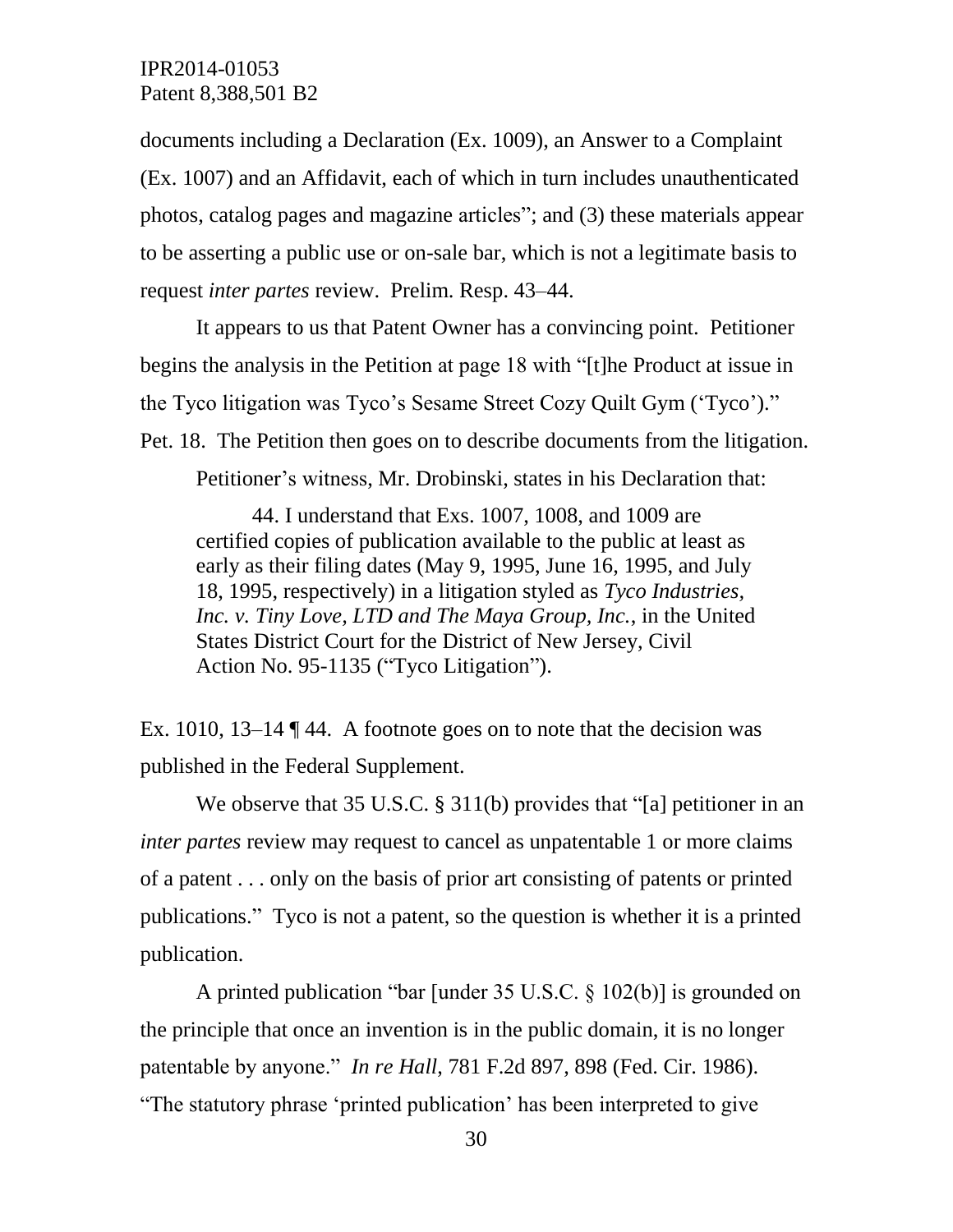effect to ongoing advances in the technologies of data storage, retrieval, and dissemination." *Id.* "Because there are many ways in which a reference may be disseminated to the interested public, 'public accessibility' has been called the touchstone in determining whether a reference constitutes a 'printed publication' bar under 35 U.S.C. § 102(b)." *Id*. at 898–99.

"The determination of whether a reference is a 'printed publication' under 35 U.S.C. § 102(b) involves a case-by-case inquiry into the facts and circumstances surrounding the reference's disclosure to members of the public." *In re Klopfenstein*, 380 F.3d 1345, 1350 (Fed. Cir. 2004).

Our reviewing court has explained that a reference is "publicly accessible" upon a satisfactory showing that: (1) the "document has been disseminated"; or (2) "otherwise made available to the extent that persons interested and ordinarily skilled in the subject matter or art exercising reasonable diligence, can locate it and recognize and comprehend therefrom the essentials of the claimed invention without need of further research or experimentation." *Bruckelmyer v. Ground Heaters, Inc.*, 445 F.3d 1374, 1378 (Fed. Cir. 2006) (quoting *In re Wyer*, 655 F.2d 221, 226 (CCPA 1981)).

The Petition establishes neither of these touchstone requirements with sufficient persuasive evidence. We have not been provided with persuasive evidence of adequate dissemination of the exhibits, nor with persuasive evidence that a person of ordinary skill exercising reasonable diligence would have located this collection of documents. The publication of a decision in the Federal Supplement, without more, in this instance does not equate to the sufficient publication of the underlying declarations in the litigation, along with their exhibits.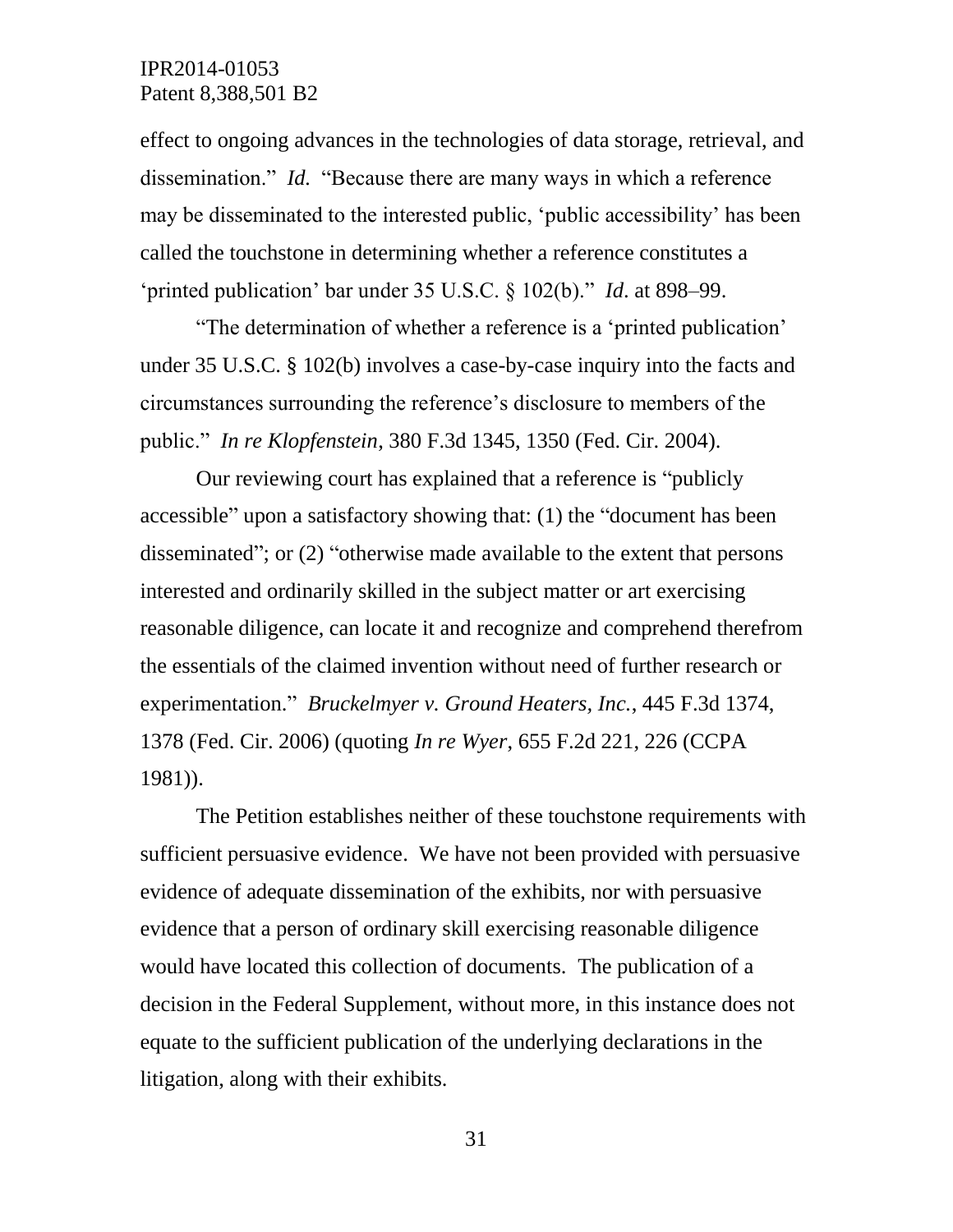We cannot reasonably conclude on this record that a person of ordinary skill in the art routinely would haunt courthouses and look for depositions and exhibits in related litigations.

Accordingly, we conclude that Petitioner has not established a reasonable likelihood that Petitioner would prevail on this ground, and decline to initiate a review as regards claims 1, 6, 7, 9, 12, and 13.

## *G. Asserted Obviousness of Claims 2–5, 8, and 11 over Tyco, Graco, and Dole*

Each of these claims depends from Claim 1. Claim 1 has elements which are asserted that Tyco solely in combination with Graco render the claims obvious. However, as noted above, Tyco has not been established to be a patent or printed publication.

Accordingly, we conclude that Petitioner has not established a reasonable likelihood that Petitioner would prevail on this ground, and decline to initiate a review as regards claims 2–5, 8, and 11.

## *H. Asserted Obviousness of Claims 14, 19, and 20 over Tyco and Rupert*

Each of these claims depends from claim 14, which contains two elements for which Tyco is the sole applied reference.

However, as noted above, Tyco has not been established to be a patent or printed publication.

Accordingly, we conclude that Petitioner has not established a reasonable likelihood that Petitioner would prevail on this ground, and decline to initiate a review as regards claims 14, 19, and 20.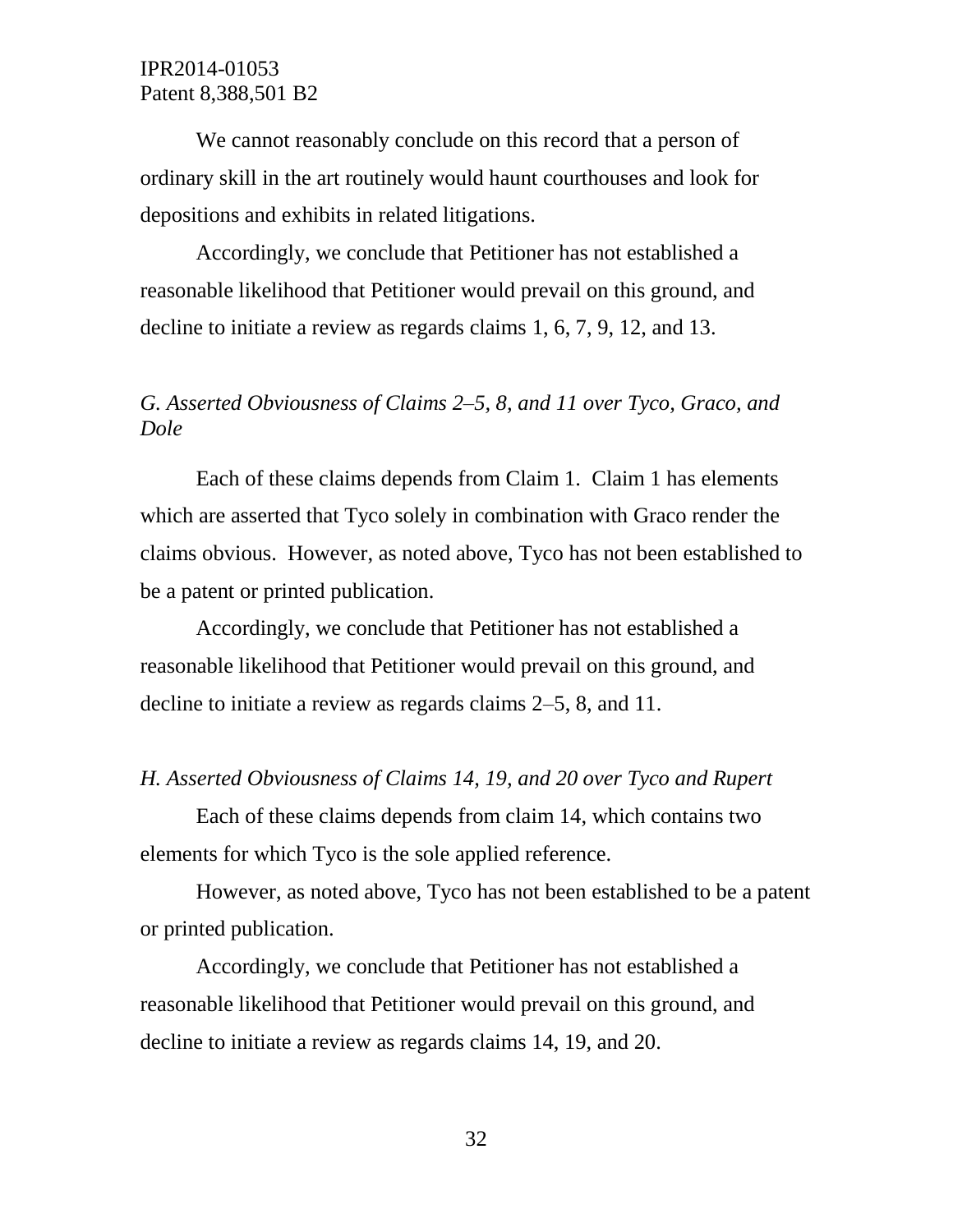# *I. Asserted Obviousness of Claims 15–18 over Tyco and Rupert, and Century*

Each of these claims depends from claim 14, which contains two elements for which Tyco is the solely applied reference.

However, as noted above, Tyco has not been established to be a patent or printed publication.

Accordingly, we conclude that Petitioner has not established a reasonable likelihood that Petitioner would prevail on this ground, and decline to initiate a review as regards claims 15–18.

## III. CONCLUSION

For the foregoing reasons, we determine Petitioner has demonstrated there is a reasonable likelihood it would prevail in establishing the unpatentability of claims 1–5 and 8 of the '501 patent as obvious over the combination of Graco and Dole. At this stage of the proceeding, the Board has not made a final determination as to the patentability of any challenged claim or any underlying factual and legal issues.

#### IV. ORDER

For the reasons given, it is

ORDERED that, pursuant to 35 U.S.C. § 314(a), an *inter partes*  review is hereby instituted as to claims 1–5 and 8 of the '501 patent on the ground that the claims are unpatentable under 35 U.S.C. § 103(a) as being rendered obvious over Graco and Dole;

FURTHER ORDERED that pursuant to 35 U.S.C. § 314(c) and